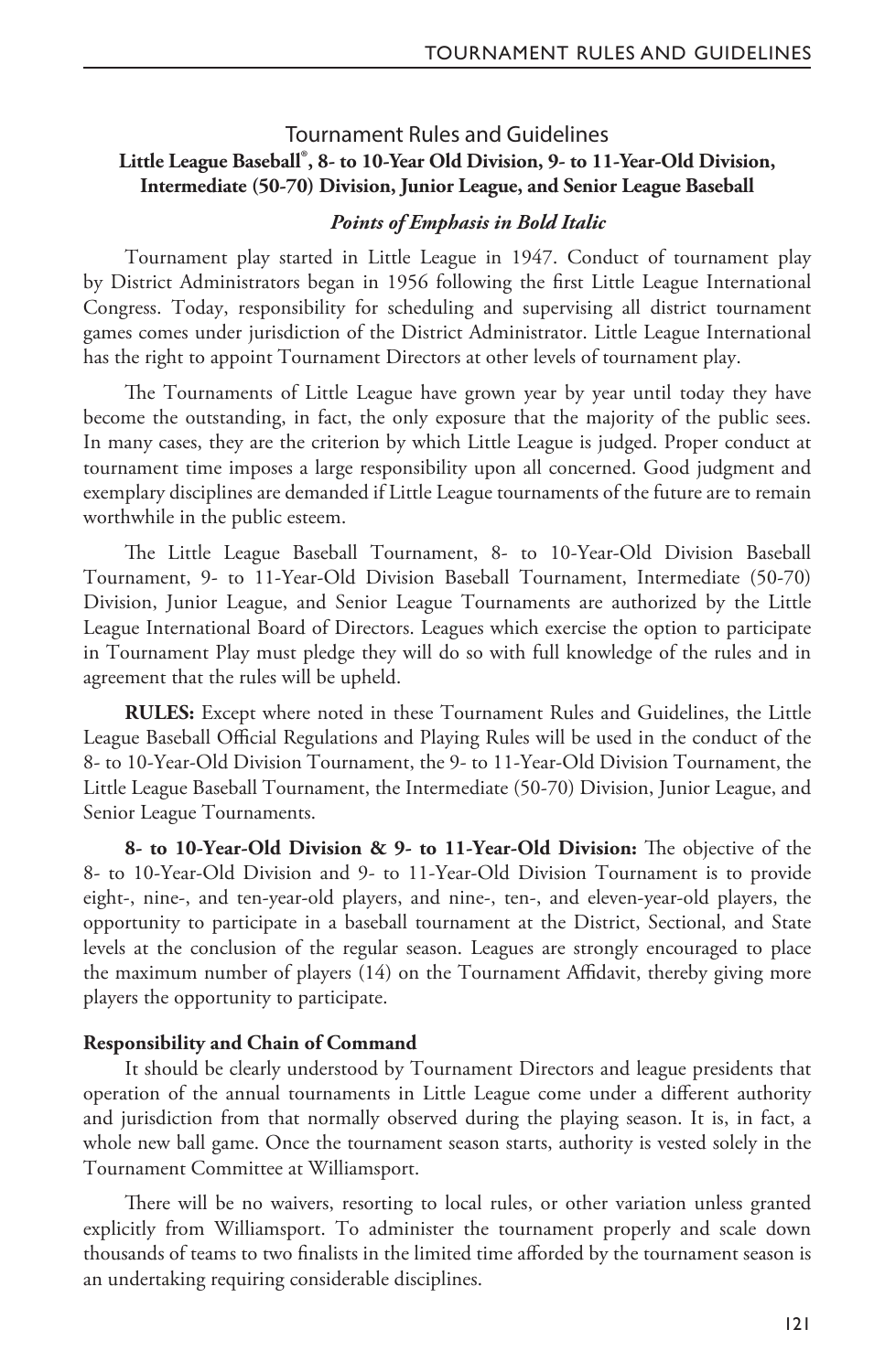Once the tournament starts, it must proceed without interruption. If protests or disputes occur which cannot be settled by the umpires or Tournament Director through immediate and concise application of the rules, an appeal must be made through proper channels promptly to prevent a major blockage or loss of momentum.

Revocation of tournament privileges or forfeiture of a tournament game may be decided only by the Tournament Committee at Williamsport. Should a problem arise that cannot be resolved while a game is in progress, the game must be suspended by the Umpire-in-Chief and the problem referred immediately to the Tournament Director. If not resolved, it must be referred to the Regional Director. If still unresolved, it will be referred to the Tournament Committee in Williamsport. If the Tournament Committee deems any player to be ineligible, by league age, residency or school attendance, participation in other programs, or participation in less than sixty (60) percent of the regular season games, it may result in forfeiture of tournament game(s), and/or suspension or removal of personnel from tournament play, and/or suspension or removal of personnel or teams from further Little League activities, and/or suspension or revocation of the local league's charter. These actions can only be taken by the Tournament Committee in Williamsport.

The Tournament Committee and the individual Regional Directors may appoint agents to act on their behalf, and any person so appointed shall have the authority to act as, and exercise the duties of, the Tournament Committee or the individual Regional Directors.

**The Tournament Committee also reserves the right in its sole discretion to impose any penalties if, in its judgment, any player, manager, coach, umpire, or other volunteer conducts him/herself in any manner, on or off the field, that does not positively reflect the high standard Little League holds for sportsmanship, citizenship, and decorum. This includes displays of unsportsmanlike conduct, "making a travesty of the game," or violating any rules, regulations, or policies contained herein during the game, at the game site, at any other location or time related to the International Tournament. The Committee also reserves the right to impose any penalty the Committee deems appropriate, if the committee determines action is necessary to correct a situation brought to its attention, regardless of the source of that information. The decision of the Tournament Committee is final and binding.**

Knowledge of the rules must be guaranteed before a Tournament Director is declared qualified. All Tournament Directors will undergo a thorough and instructive briefing session prior to taking on their duties, must signify that they understand the rules, and regardless of personal feelings, they are in full agreement and can interpret them properly. At the time of the district tournament meeting, it will be required that each league president or the representative in attendance signify that the league and tournament team managing personnel are knowledgeable of Tournament Rules and are in full agreement with these conditions.

#### **Selection of Tournament Teams (Recommended Method)**

Little League would gain immeasurably in esteem of the public if all tournament teams were selected by the players themselves. Players relish the challenge of competition, but their anxiety to excel is in balance with an intuitive respect and admiration for teammate and opponent alike who demonstrate superior ability and skill.

1. It is not required that players be selected for the position they occupy during the regular season. For example, a pitcher who is also a good outfielder or infielder may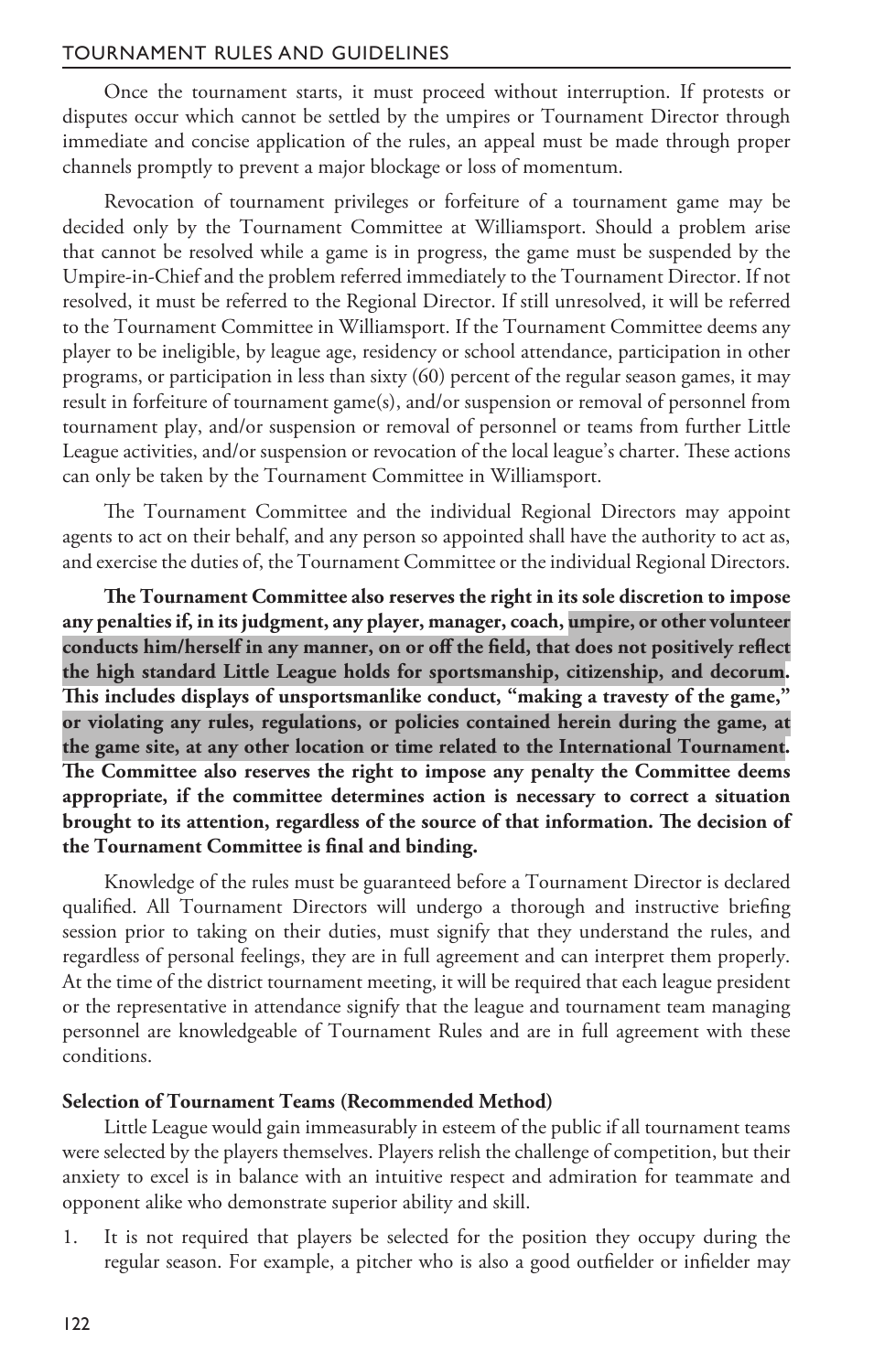be placed on the roster and used in whatever position the manager deems to be of advantage.

- 2. Tournament team candidates should be selected upon their playing ability and eligibility. The roster should include sufficient pitching strength to meet tournament schedules.
- 3. The following plan was presented to the International Congress, Washington, D.C., 1965, as a guideline, taken from the experience of the International Advisory Council. The principle is to have all components of a league determine and participate in fair and democratic selection of the tournament team. This would eliminate many of the complaints, abuses, pressures, and charges of favoritism which are directed toward the league president. The following groups should each select its tournament team.

Group 1 - Players Group 2 - League Officers Group 3 - Team Managers Group 4 - Team Coaches Group 5 - Volunteer Umpires

Every player on the eligible teams is entitled to vote. Each group submits its list of players at a meeting of the Board of Directors of the league. The names are to be read and counted from each of the groups, and the players in the order of total votes received will become eligible for the tournament team.

Where more than one player has an equal number of votes to qualify for the last position or positions, final selection should be made by a majority vote of the Board of Directors at the time of the meeting.

**NOTE:** Method of selection is to be determined by the local league Board of Directors.

### Tournament Organization

### **Teams**

Each chartered league shall be eligible to enter a team. Alternates are not authorized.

**(NOTE:** In the 8- to 10-Year-Old Division and 9- to 11-Year-Old Division, a league may enter more than one tournament team with the District Administrator's approval.)

Where two or more charters have combined to form a single program, a tournament team must be selected for each charter composed of players from within its own chartered area. Exceptions can only be made by the Charter Committee.

Tournament teams and Eligibility Affidavit shall consist of, and must be limited to, a maximum of fourteen (14) players, one (1) manager, and a maximum of two (2) coaches.

**Senior League:** Teams and Eligibility Affidavit shall consist of, and must be limited to, a maximum of sixteen (16) players, one (1) manager, and a maximum of two (2) coaches.

### **Managers and Coaches**

The District Administrator or District Staff shall not serve as manager or coach. The league president may be eligible for selection by the local league Board of Directors to coach or manage with written approval from their respective District Administrator.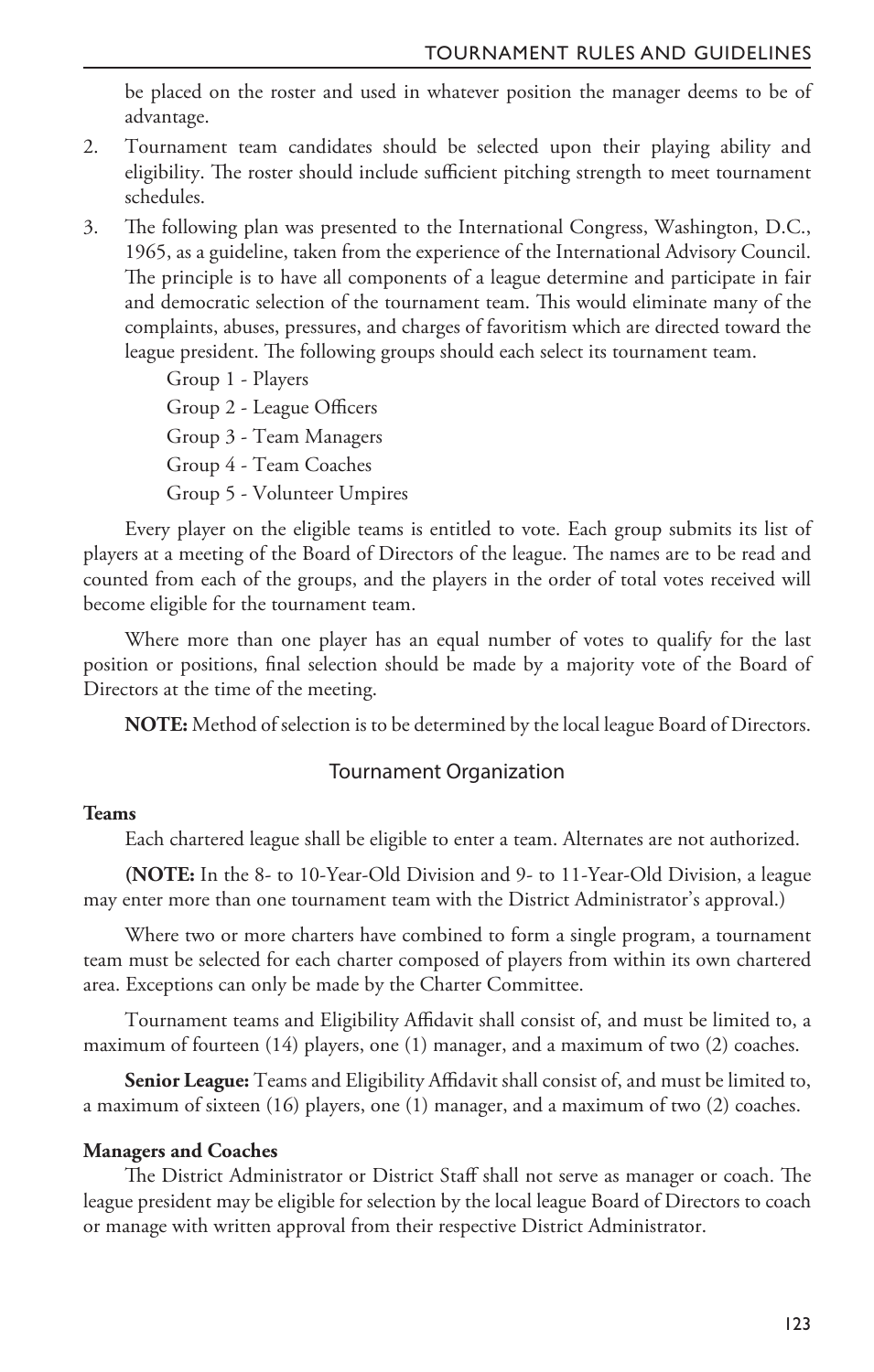**Little League:** The manager and coach(es) shall be regular season team managers and/ or coaches from the Little League Baseball (Major) Division.

**8- to 10- Division & 9- to 11-Year Old Division:** The manager and coach(es) shall be regular season team managers and/or coaches from the Little League Baseball (Major) Division or Minor League Division.

**Intermediate (50-70) Division:** The manager and coach(es) shall be regular season team managers and/or coaches from the Intermediate (50-70) Division.

**Junior League:** The manager and coach(es) shall be regular season team managers and/ or coaches from the Junior Division or Senior Division.

**Senior League:** The manager and coach(es) shall be regular season team managers and/ or coaches from the Junior Division or Senior Division.

## **Umpires**

The Tournament Director shall have full responsibility for providing volunteer Little League umpires for tournament play. Umpires from leagues involved in the game should not be assigned. The District Administrator shall not umpire.

There should be at least two umpires in each game. More are recommended when available.

The designated Umpire-in-Chief for each game must be an adult.

## **Tournament Eligibility Affidavit**

It shall be the league president's responsibility to review and certify the birth records (league age) by viewing the original birth record and residence or school attendance (as defined by Little League Baseball, Incorporated) of all players. When the league finally decides on the makeup of the team, names must be entered on the league's Eligibility Affidavit. Once the District Administrator certifies the Eligibility Affidavit, the tournament team will be required to have in its possession:

- 1. the Eligibility Affidavit;
- 2. a map, signed, and dated by the league president and District Administrator, showing the actual boundaries of the league, with locations noted for the residences of the parent or legal guardian (court-appointed) or location of the school for every participant named on the affidavit;
- 3. a tournament verification form for each player; **NOTE: Players who established "residence" or "school attendance" for regular season and/or tournament prior to the 2016-2017 season using the Player Verification Form, and can produce the form with proper proofs and signatures, will be grandfathered and will NOT need to complete a new Player Verification Form.**
- 4. three or more documents to determine residency of the parent(s) or legal guardian (court-appointed) or a document to support school attendance/enrollment for each player named on the tournament affidavit;
- 5. **waivers (i.e. II(d), IV(h), Charter Committee, etc...)**

**IMPORTANT: Alternates are not authorized. They shall not accompany the team and shall not be listed on the Eligibility Affidavit.**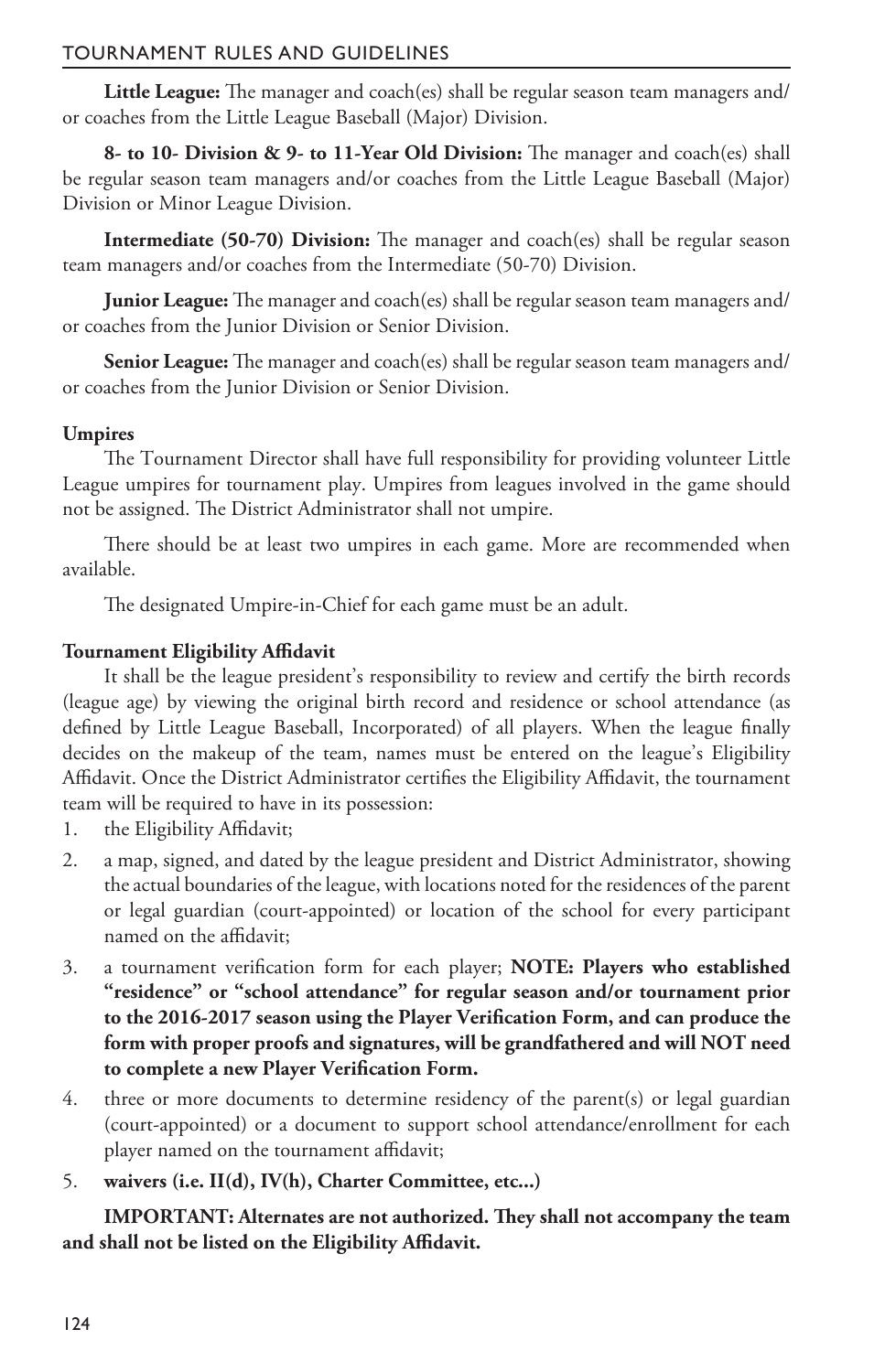Eligibility Affidavit must be certified by the District Administrator or his or her designated appointee and presented by the team manager to the Tournament Director before every game. Each Tournament team must have twelve (12) eligible players for the District Administrator to certify. **EXCEPTION**: A District Administrator may certify the Eligibility Affidavit for those teams that provide a justifiable reason for not having twelve (12) players. **NOTE:** The Eligibility Affidavit becomes official once the team plays its first tournament game.

#### **Player Participation In Other Programs**

Once Tournament team practice commences, subject to the provisions of "Tournament Team Practice," player participation in other programs during the International Tournament is permitted, subject to the specific provisions of Regulation I(g) and Regulation IV(a) NOTE 2.

#### **Release of Names**

The release of names of players selected for the tournament team shall not be made before June 1, and not until the availability and eligibility of all prospective team members have been established. (The Little League group accident insurance program underwritten by an AIG member company for tournament teams will not go into effect until June 1.)

### *Violation of this rule may be cause for revocation of tournament privilege by the Tournament Committee.*

#### **League Eligibility**

In order for a Little League program to be eligible to enter a team or teams into the International Tournament (including 8- to 10-Year-Old Division and 9- to 11-Year-Old Division) the following must be accomplished as indicated:

- 1) The league must be chartered in an age appropriate division(s) for which it wishes to enter a tournament team(s), no later than June 1, 2018. **Examples**: Chartered in Little League (Majors) to enter a Major Division team (10- to 12-year-olds); chartered in Senior League to enter a Junior or Senior League Division team, etc.
- 2) The league must have scheduled and played, at a minimum, a 12-game [**Senior League:** Ten (10) game] (per team) regular season, exclusive of playoffs and tournament games, for each division, or age appropriate division, entering tournament prior to the first game in their respective tournament. See Reg. VII. **NOTE 1:** Forfeited games shall not count towards the 12-game [**Senior League:** Ten (10)-game] regular season. **NOTE 2:** For Junior Tournament eligibility, Senior League players league age 13 and 14 must have played in a minimum of eight (8) Regular Season games.
- 3) All waiver requests (for the league, team, player, manager, and/or coach) of any kind must be submitted and approved not later than June 1, 2018.
- 4) Team number revisions and fees incurred by the league must be paid in full by June 1, 2018.
- 5) All combined team and interleague play requests that may involve tournament play must be submitted and approved not later than June 1, 2018.

Failure to meet any of the listed requirements could result in a team or teams being declared ineligible by the Tournament Committee at Little League International.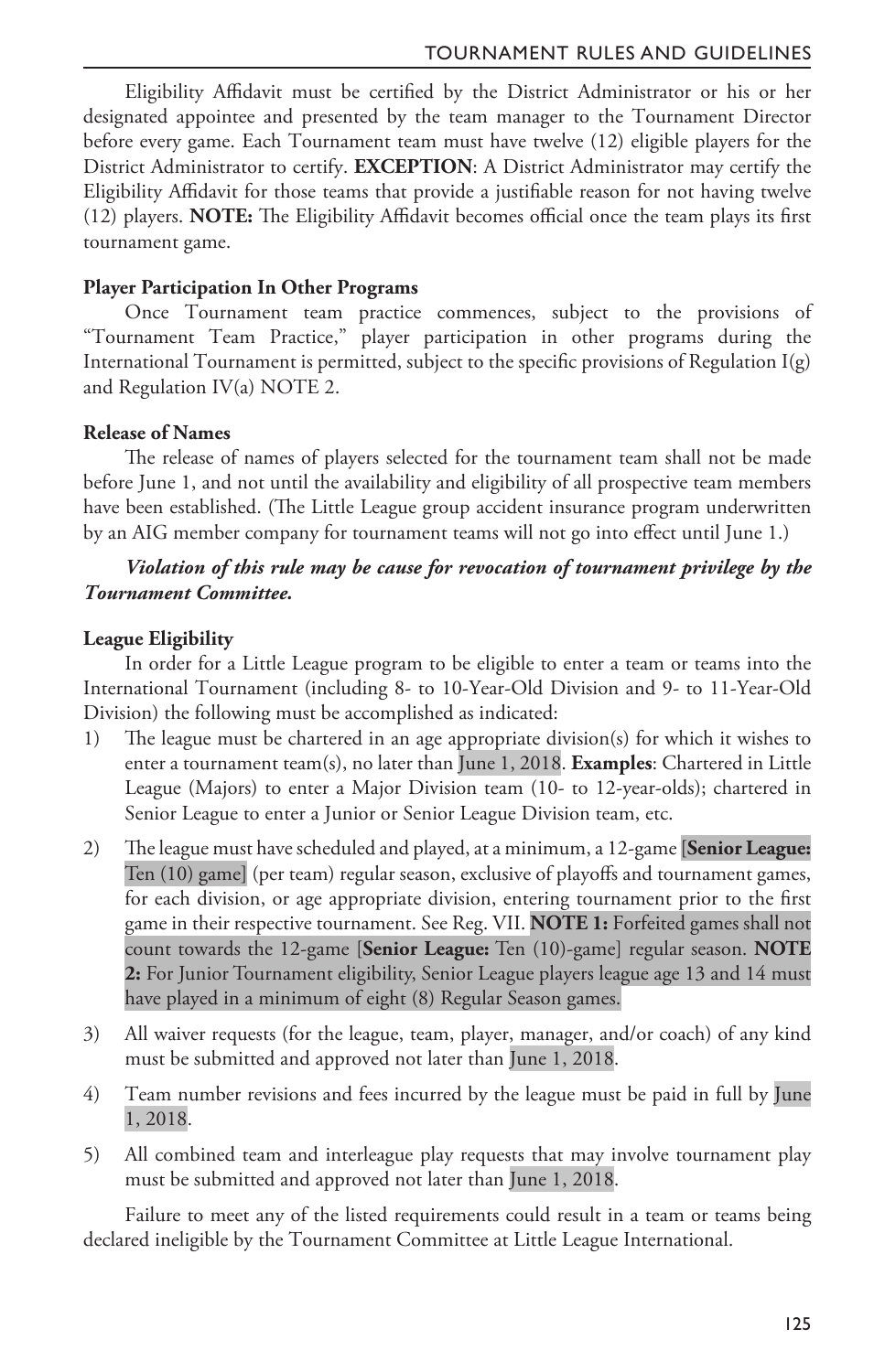## **Player Eligibility**

Players are eligible for Tournament Play, provided they meet the criteria established by the Little League "Residency and School Attendance Player Eligibility Requirement," "Player Participation In Other Programs," and the following:

**8- to 10-Year-Old Division** - Any player League Age 8, 9, or 10, with amateur status, who has participated as an eligible player in 60 percent (60%) of the regular season games by the start of Tournament Play in their respective District, with the exception of the school baseball season, on a:

- 1. Little League Baseball (Major) Division team, or;
- 2. Minor League Baseball team.

**9- to 11-Year-Old Division** - Any player League Age 9, 10, or 11, with amateur status, who has participated as an eligible player in 60 percent (60%) of the regular season games by the start of Tournament Play in their respective District, with the exception of the school baseball season, on a:

- 1. Little League Baseball (Major) Division team, or;
- 2. Minor League Baseball team.

**Little League (Major) Division -** Any player League Age 10, 11, or 12, with amateur status, who has participated as an eligible player in 60 percent (60%) of the regular season games (Special Games may NOT be counted toward this requirement) by the start of Tournament Play in their respective District, with the exception of the school baseball season, on a:

- 1. Little League Baseball (Major) Division team, or;
- 2. Intermediate (50-70) Division Baseball team.

**Intermediate (50-70) Division** – Any player League Age 11, 12, or 13, with amateur status, who has participated as an eligible player in 60 percent (60%) of the regular season games (Special Games may be counted toward this requirement - **See Regulation IX**) in the Intermediate (50-70) Division by the start of Tournament Play in their respective District, with the exception of the school baseball season.

**Junior League** - Any player League Age 12, 13, or 14, with amateur status, who has participated as an eligible player in 60 percent (60%) of the regular season games (Special Games may be counted toward this requirement - **See Regulation IX**) by the start of Tournament Play in their respective District, with the exception of the middle school, junior high school, or high school baseball season, on a:

- 1. Junior League Baseball Team, or;
- 2. Senior League Baseball Team. [For Junior Tournament eligibility, Senior League players must have played in a minimum of eight (8) regular season games or 60 percent (60%) of the regular season games, whichever is greater.]

**Senior League** - Any player League Age 13, 14, 15, or 16, with amateur status, who has participated as an eligible player in 60 percent (60%) of the regular season games (Special Games may be counted toward this requirement - **See Regulation IX**) by the start of Tournament Play in their respective District, with the exception of the middle school, junior high school or high school baseball season, on a:

- 1. Senior League Baseball Team, or;
- 2. Junior League Baseball Team.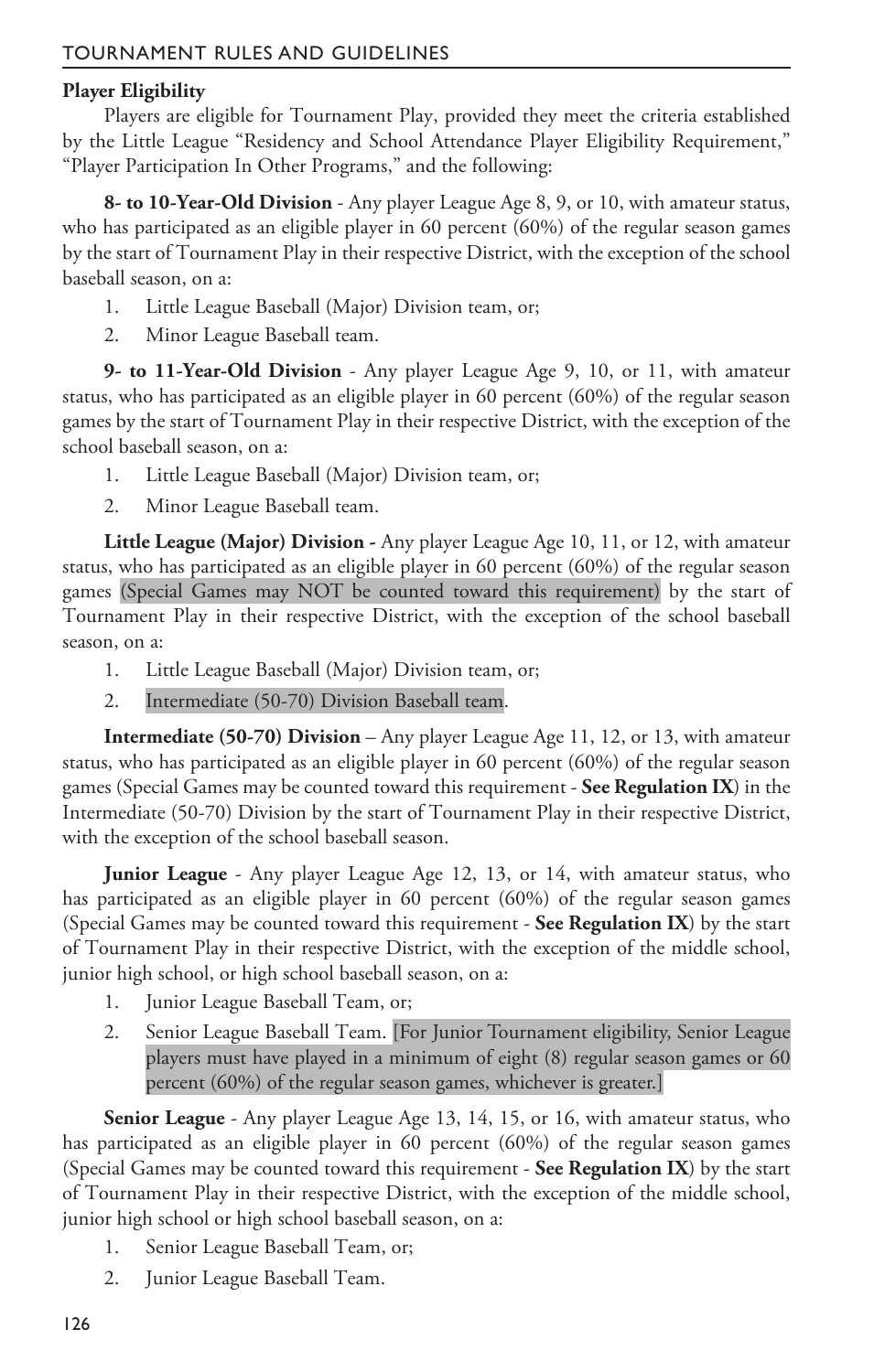**EXCEPTION:** The local league Board of Directors may permit a player to be eligible for selection, who does not meet the 60 percent (60%) requirement, if they provide a physician's note documenting an injury or illness prior to or during the current season prohibiting his/her participation and such note releases the player for the balance of the Regular Season and/or Tournament Play.

**NOTE 1:** Forfeited games shall not count towards a team's 12-game regular season nor towards any player's 60% participation.

**NOTE 2:** Consistent with a manager's ability to conduct the affairs of his or her team, a manager may disqualify a player from the team for the current season, subject to Board of Directors approval, if the player repeatedly misses practice or games.

**NOTE 3:** The Senior League and Junior League Tournaments are divided by age, without regard to the regular season division in which a player participates, as noted above.

**CONDITION 1:** Participation must be within the chartered league/district named on the Eligibility Affidavit unless written approval is granted by the respective Regional Director and Charter Committee.

**CONDITION 2:** A player who is not able to participate in a number of local league regular season games because of participation in a school baseball program will receive an adjustment on the minimum participation in games required under this rule.

**EXAMPLE:** If, for any given division, Team A played 20 regular season games before June 15, and a player missed 10 games because of participation in a school baseball program, that player is required to have participated in only six (6) regular season games to be eligible for the Tournament Team.

**CONDITION 3:** A player may be named to the roster of, and practice with, only ONE Little League International Tournament Team. Once the affidavit is signed by the local league president, player agent, and District Administrator (or their representatives), the players listed on the affidavit shall not be eligible to participate on any other Little League International Tournament Team for the current year.

**Baseball players league age 9, 10, 11, 12, 13, and 14 may be eligible for selection to multiple tournament teams. These players may only be selected to one tournament team. Under no circumstances may these players be chosen for, practice with, or participate with more than one tournament team.**

*Violation of this rule may be cause for revocation of tournament privilege by the Tournament Committee.*

#### **Tournament Requirement for Non-Citizens**

A participant who is not a citizen of the country in which he/she wishes to play, but meets residency or school attendance requirements as defined by Little League, may participate in that country if:

- 1. his/her visa allows that participant to remain in that country for a period of at least one year, or;
- 2. the prevailing laws allow that participant to remain in that country for at least one year, or;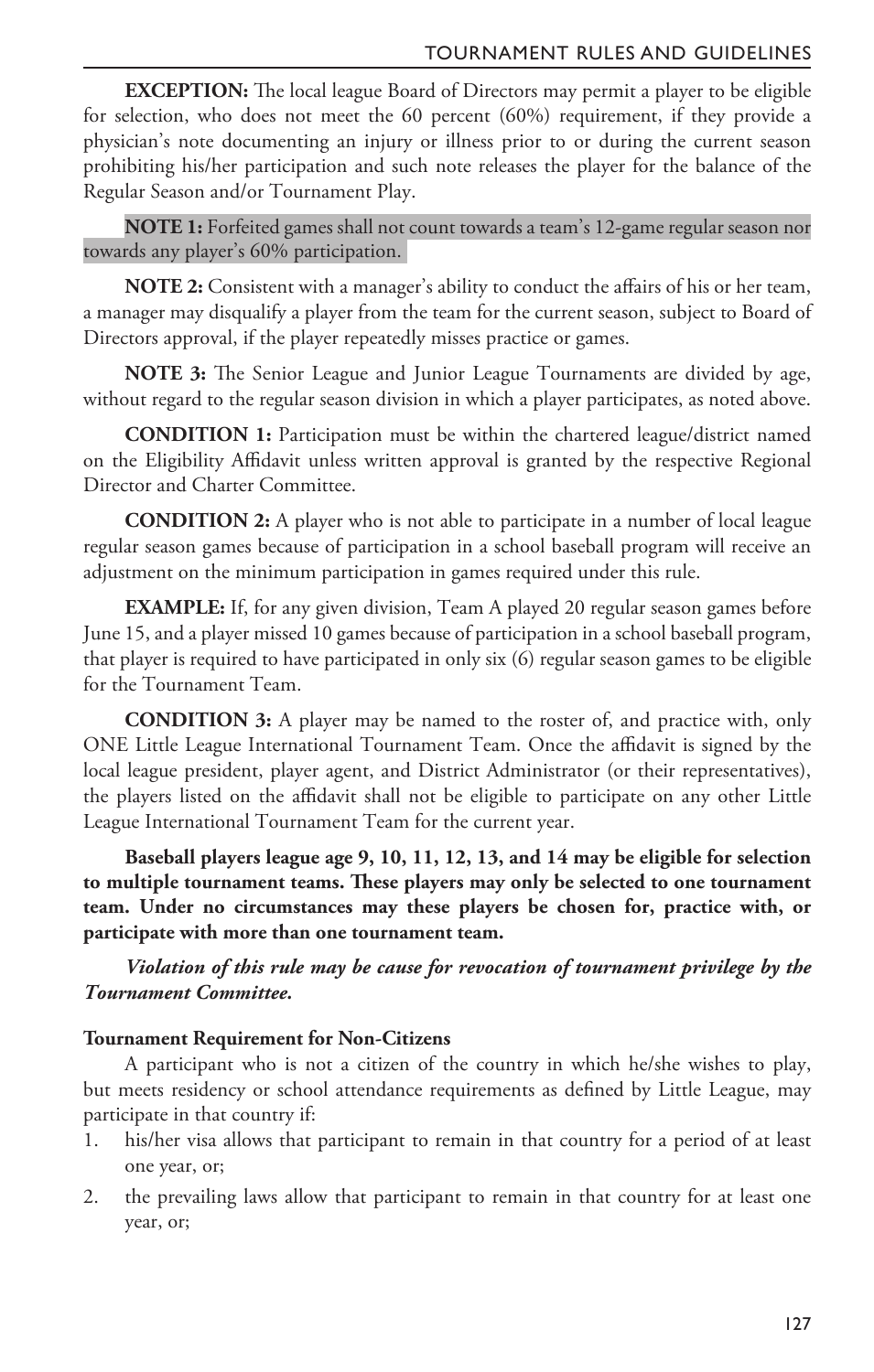3. the participant has an established bona fide residence in that country for at least two years prior to the start of the regular season.

Exceptions can only be made by action of the Charter Committee in Williamsport.

#### **Insurance**

**Accident:** A league shall not be accepted for tournament play unless covered by accident insurance, which includes tournament play. It is strongly recommended that a medical release for each player on the Affidavit be carried by the team manager.

**Liability**: Liability Insurance must be carried by the league on whose field tournaments are played as well as all leagues who participate in the tournament. Minimum coverage of \$1,000,000 single limit, bodily injury, and property damage. The policy must include coverage for claims arising out of athletic participants.

## *If insurance is purchased locally, a copy of the policy must be on file at Little League International.*

#### **Replacement of Player, Manager, or Coach**

Any player, manager, or coach listed on the Eligibility Affidavit who is unable to participate because of injury, illness, vacation, or other justifiable reason may be replaced by another eligible person. If a player, manager, or coach is replaced, that person may not be returned to the Tournament Affidavit. Permanent replacements must be from the league's regular season teams and shall be recorded and approved by the District Administrator or Tournament Director in the space provided on the back of the Eligibility Affidavit. **Exception: If a manager or coach is unable to attend a game for a justifiable reason, a Tournament Director could approve a temporary replacement as outlined in the Little League Tournament Team Eligibility Affidavit. Temporary replacement of a manager or coach must be entered on the Eligibility Affidavit. A manager or coach who is ejected from a game may not be replaced for the team's next physically played game. (See Rule 4.07)**

#### **Playing Equipment**

The dimensions and other specifications of all playing equipment used must conform to those set forth in the Little League, Intermediate (50-70) Division, Junior League, and Senior League Baseball Playing Rules except for those noted below:

Every member of the team must wear a conventional uniform which includes shirt, pants, socks, and cap. This may be a regular season uniform.

Each team must provide at least six (6) [7 for **Intermediate (50-70) Division/Junior/ Senior League**] NOCSAE approved safety helmets with warning labels. The batter, all base runners, on-deck batter for **Intermediate (50-70) Division/Junior/Senior League,** and player base coaches must wear approved helmets. All male players must wear athletic supporters. Catchers (male) must wear the metal, fibre, or plastic type cup.

Catchers must wear a mask with (NOCSAE) approved catchers helmet (**skull cap type not acceptable**) and "dangling" type throat guard during practice, infield/outfield, pitcher warm-up, and games.

All catchers must wear approved chest protector and shin guards. Catchers must wear approved long or short model chest protectors. Shoes with metal cleats or spikes shall not be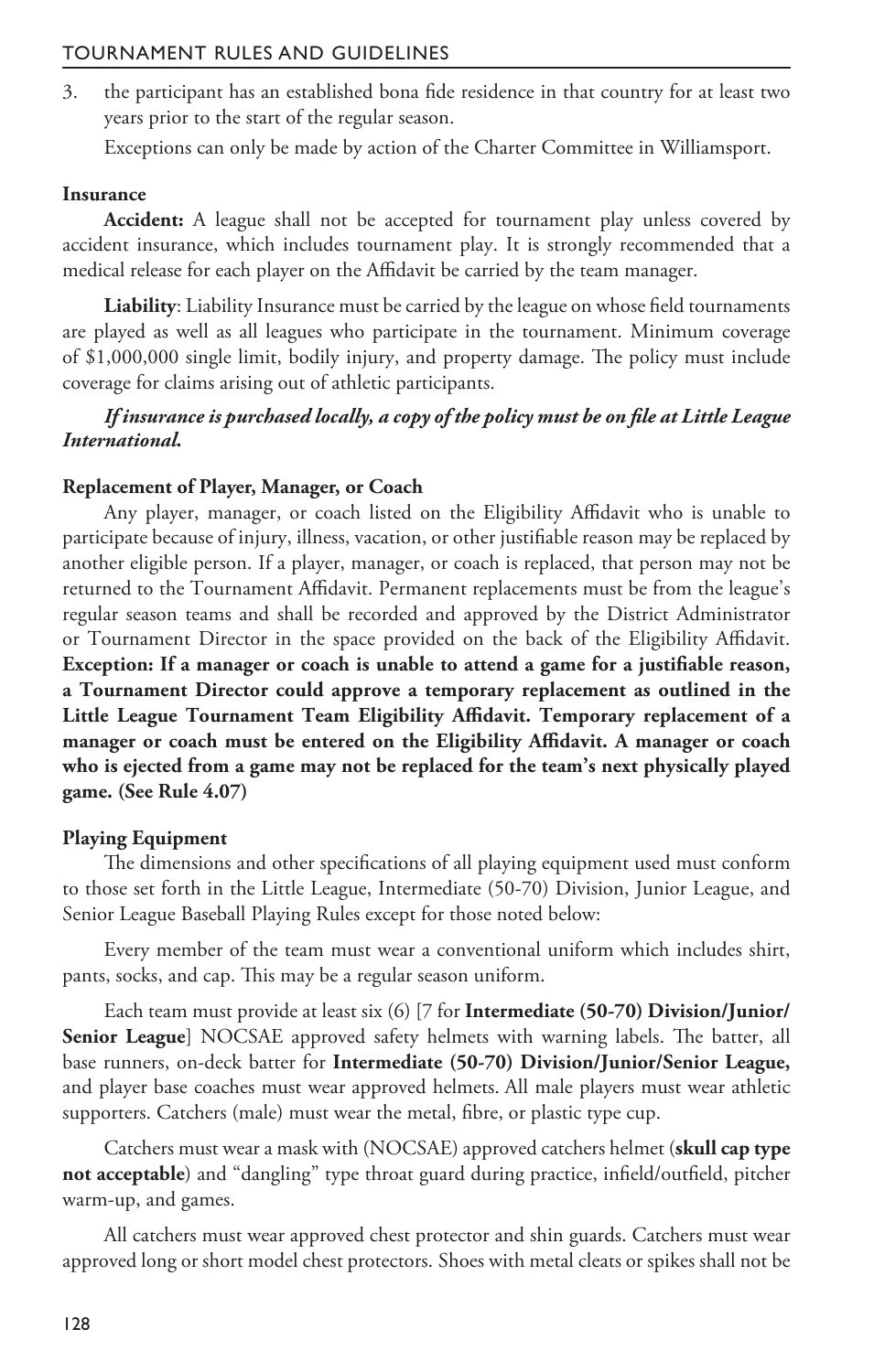worn by players, managers, coaches, or umpires. **Intermediate (50-70) Division/Junior/ Senior League:** Players may wear shoes with metal spikes.

### **Schedules**

Each District Administrator must finalize tournament schedules prior to the start of the tournament or June 1 (whichever is earliest). Schedules for each level (District, Section, Division, State, Regional) must utilize Little League International approved single elimination brackets, double elimination brackets, modified double elimination brackets, or pool play/elimination format with pool play tie breaker format as noted in this section. All other tournament formats must be approved by the Tournament Committee. **NOTE:**  Schedules shall not be altered once a tournament starts without Tournament Committee approval.

A.R. - A District Administrator may utilize the modified double elimination format for Tournament Play. Modified double elimination must use an approved Little League double elimination bracket, eliminating the "if" game. No other modification are acceptable.

**8- to 10- & 9- to 11-Year-Old Division/Little League:** A team may play two games in one day with the approval of the Regional Director.

**Intermediate (50-70) Division/Junior/Senior League:** Teams may participate in a maximum of two (2) games in a day.

**NOTE 1:** Inclement weather may be justification to revert to single elimination in order to complete a tournament on schedule, with the approval of the Regional Director. **NOTE 2:** The 8- to 10- and 9- to 11-Year-Old Divisions advances to State level only. **NOTE 3:**  Consult approved schedules for specific dates. Tournament dates may vary.

## **Tournament Team Practice**

Try-outs, practices, or Special Games by tournament teams shall not be held before June 1. Tournament team practice may only take place against other Little League teams within the same or contiguous districts in the same division, providing such practice is done out of uniform. Tournament team practice with a non-Little League program and/ or participation in any non-Little League program, event, or game is subject to the specific provisions of Regulation  $I(g)$  and Regulation IX. (The Little League group accident insurance program underwritten by an AIG member company for tournament teams will not go into effect until June 1.)

## *Violation of this rule may be cause for revocation of tournament privileges by the Tournament Committee.*

## **Selection of Fields**

Local leagues selected to host a Section, State, Division, Region, or World Series tournament must have an approved ASAP safety plan.

All games shall be played upon Little League fields approved by the Tournament Director. Exception to this rule can only be made with the consent of the Regional Director.

Fields must be enclosed with an outfield fence. Outfield fences for the **Little League**  Division must be a maximum of 225 feet from home plate and a minimum of 195 feet;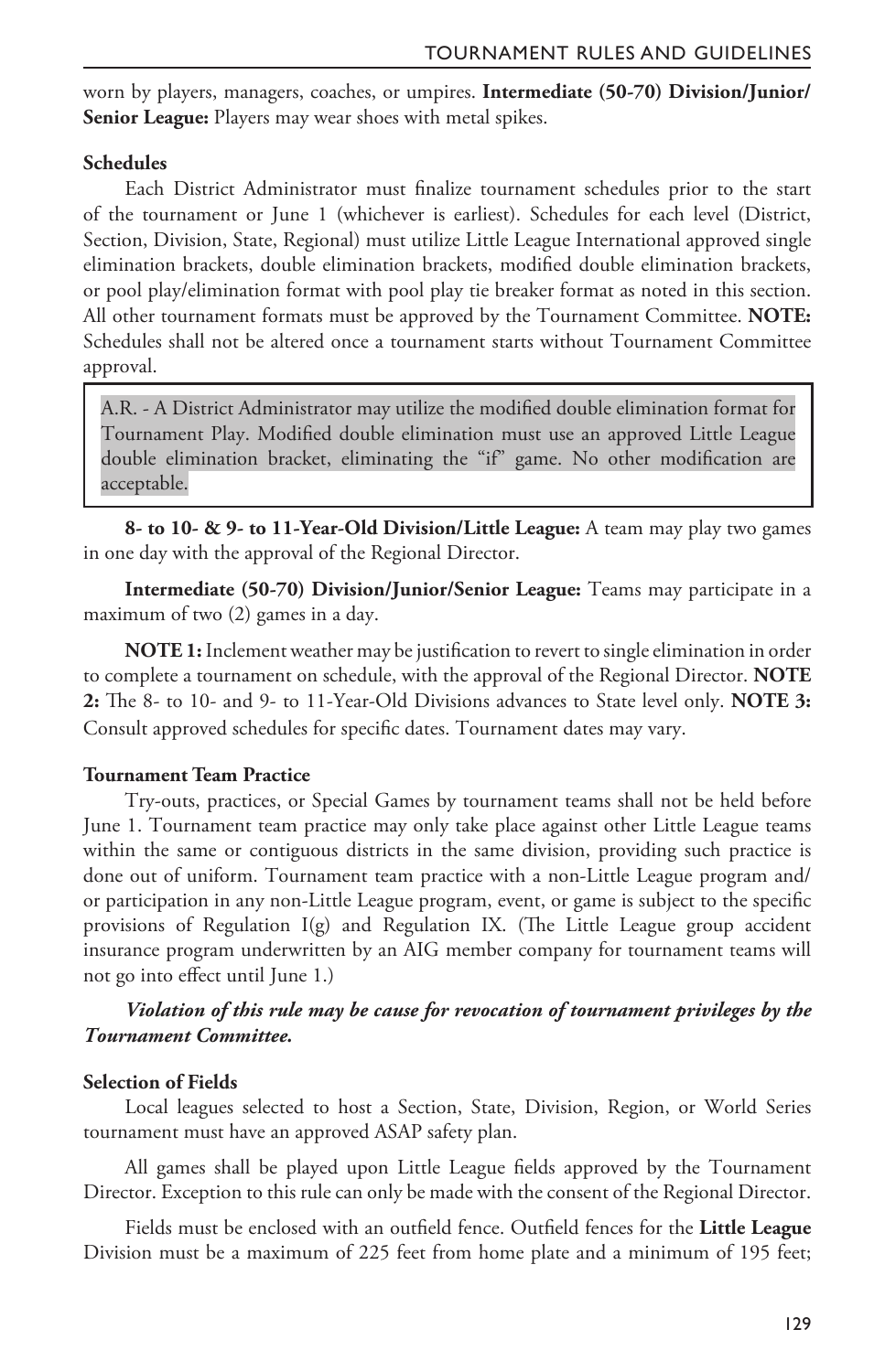for **8- to 10- and 9- to 11-Divisions**, a maximum of 225 feet and a minimum of 180 feet; for **Intermediate (50-70) Division,** a maximum of 300 feet and a minimum of 225 feet; for **Junior League**, a maximum of 350 feet and a minimum of 250 feet; for **Senior League,** a maximum of 420 feet and a minimum of 280 feet. Tournament Directors should not permit portable outfield fences to exceed 200 feet [250 feet for **Intermediate (50-70) Division;** and 300 feet for **Junior/Senior League Baseball]**. Conventional dirt mounds are approved for tournament play. A Little League approved artificial mound is permitted at the District level. A request to use an artificial mound for the Section tournament level and above may be submitted to the Tournament Committee in Williamsport (through the District Administrator/Tournament Director and Regional Office). An artificial mound must not be used at the Section level and above unless approved in writing by the Tournament Committee for a specific tournament site/level, and only for the current year. The Tournament Director or assistant shall judge fitness of the playing field before the game starts.

**8- to 10- and 9- to 11-Year-Old Divisions, Little League:** The on-deck batter's position is not permitted.

**NOTE:** For additional information about field selection see "Physical Conditions."

### **Games Under Lights**

Games under lights may be scheduled at all levels of tournament play. The District Administrator having jurisdiction must determine that lighting installations meet minimum standards approved by Little League International.

### **Curfew**

No inning shall start after midnight prevailing time [12:30 a.m. prevailing time for **Intermediate (50-70) Division/Junior League;** 1:00 a.m. prevailing time for **Senior League].**

**NOTE 1:** An inning starts the moment the third out is made completing the previous inning.

**NOTE 2:** Neither Tournament Directors and officials nor tournament teams are permitted to circumvent the curfews established above by continuing, suspending and restarting, or starting a game after curfew has been reached and play is required to be terminated. If the curfew noted above occurs during a game suspended in accordance with Tournament Playing Rule 11, that game must not be continued after the curfew. It must either be resumed on a subsequent day, or declared ended, as determined by rule.

### **Starting Time of Games**

A game shall not be started unless the Tournament Director or assistant judges there is adequate time to complete the game before darkness or curfew.

## **Admission Charge**

There shall be no charge for admission to Little League, 8- to 10-, or 9- to 11-Year-Old Division Tournament games. An admission charge is permitted for **Intermediate (50-70) Division/Junior/Senior League.**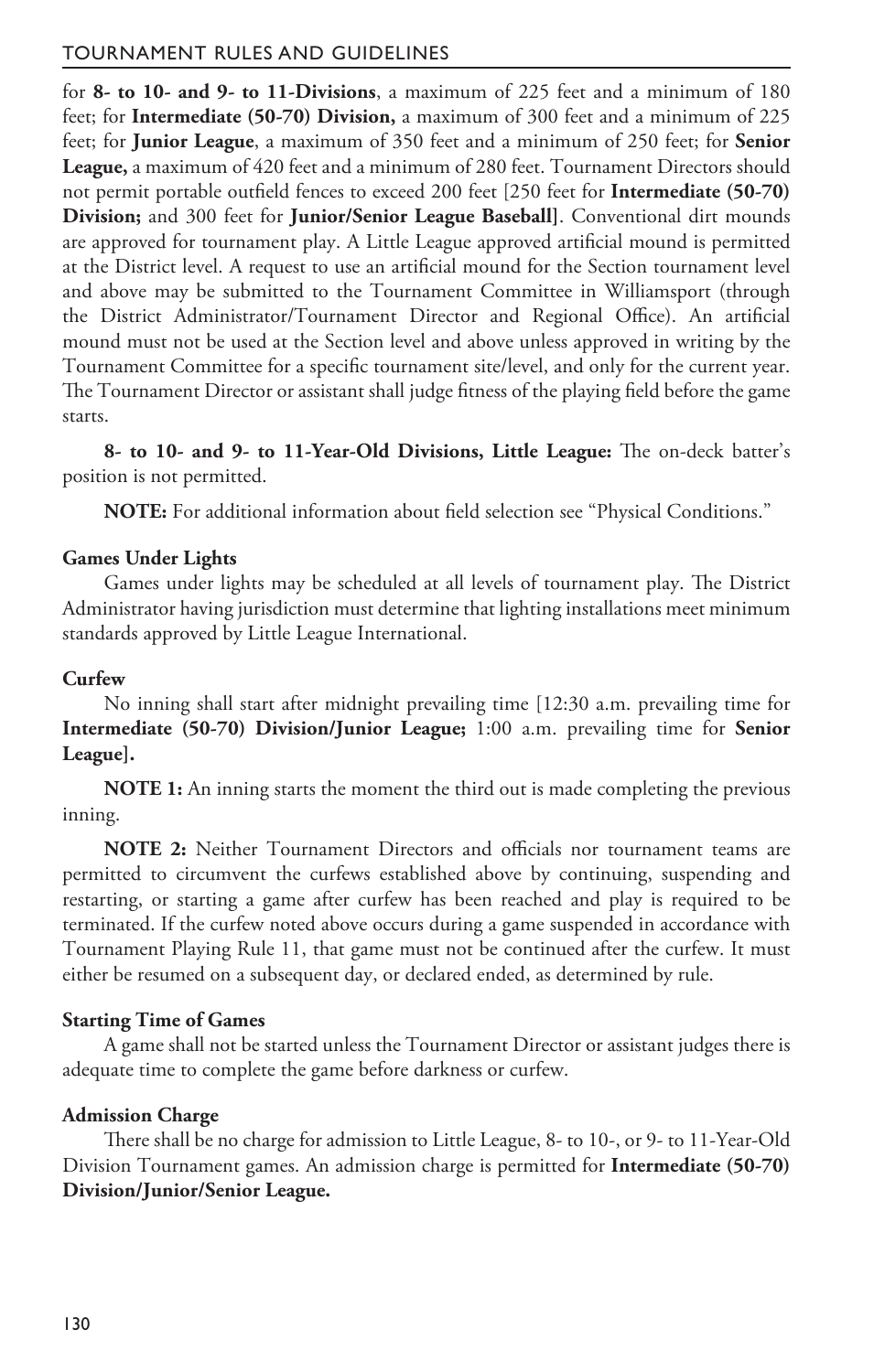# Conditions of Tournament Play

## **Protests**

This rule replaces Rule 4.19.

No protest shall be considered on a decision involving an umpire's judgment. Equipment which does not meet specifications must be removed from the game.

## **Protest shall be considered only when based on:**

## **A. The violation or interpretation of a playing rule;**

When a manager claims that a decision is in violation of the playing rules, the following steps must be taken:

- 1. A formal (verbal) protest must be made to the Umpire-in-Chief at once by the manager or coach.
- 2. The Umpire-in-Chief must immediately call a conference of all umpires working the game.
- 3. If the problem cannot be resolved to the satisfaction of the managers, the Umpirein-Chief shall be required to consult with the Tournament Director or District Administrator.
- 4. If the managers do not accept the decision of the Tournament Director, either manager may elect, without penalty, to discontinue play until the matter is referred to the Regional Headquarters. Either the Umpire-in-Chief, Tournament Director or District Administrator will call the Regional Headquarters at this time.
- 5. If the managers do not accept the decision of the Regional Director (or his/her designated agent), either may insist that the matter be referred to the Tournament Committee in Williamsport. The decision of the Tournament Committee shall be final and binding.

**NOTE 1** - PROTESTS INVOLVING PLAYING RULES NOT RESOLVED BEFORE THE NEXT PITCH OR PLAY SHALL NOT BE CONSIDERED.

**NOTE 2** - UMPIRES, TOURNAMENT DIRECTORS, AND DISTRICT ADMINISTRATORS DO NOT HAVE THE AUTHORITY TO DECLARE A FORFEITURE UNDER ANY CIRCUMSTANCES.

# **B. The use of an ineligible pitcher.**

Ineligibility under this rule applies to violations of Tournament Playing Rule 4. If an ineligible pitcher delivers one or more pitches to a batter, that game is subject to protest and action by Tournament Committee in Williamsport.

- 1. If the facts establishing or verifying an ineligible pitcher become known DURING a game, and the ineligible pitcher participates in the game, subject to the following conditions:
	- (a) A protest may be lodged by the manager or coach with the Umpire-in-Chief, who shall consult with the Tournament Director or District Administrator.
	- (b) The Tournament Director or District Administrator must contact the Regional Director (or his/her appointed agent), who shall contact the Tournament Committee for a decision. The decision of the Tournament Committee shall be final and binding.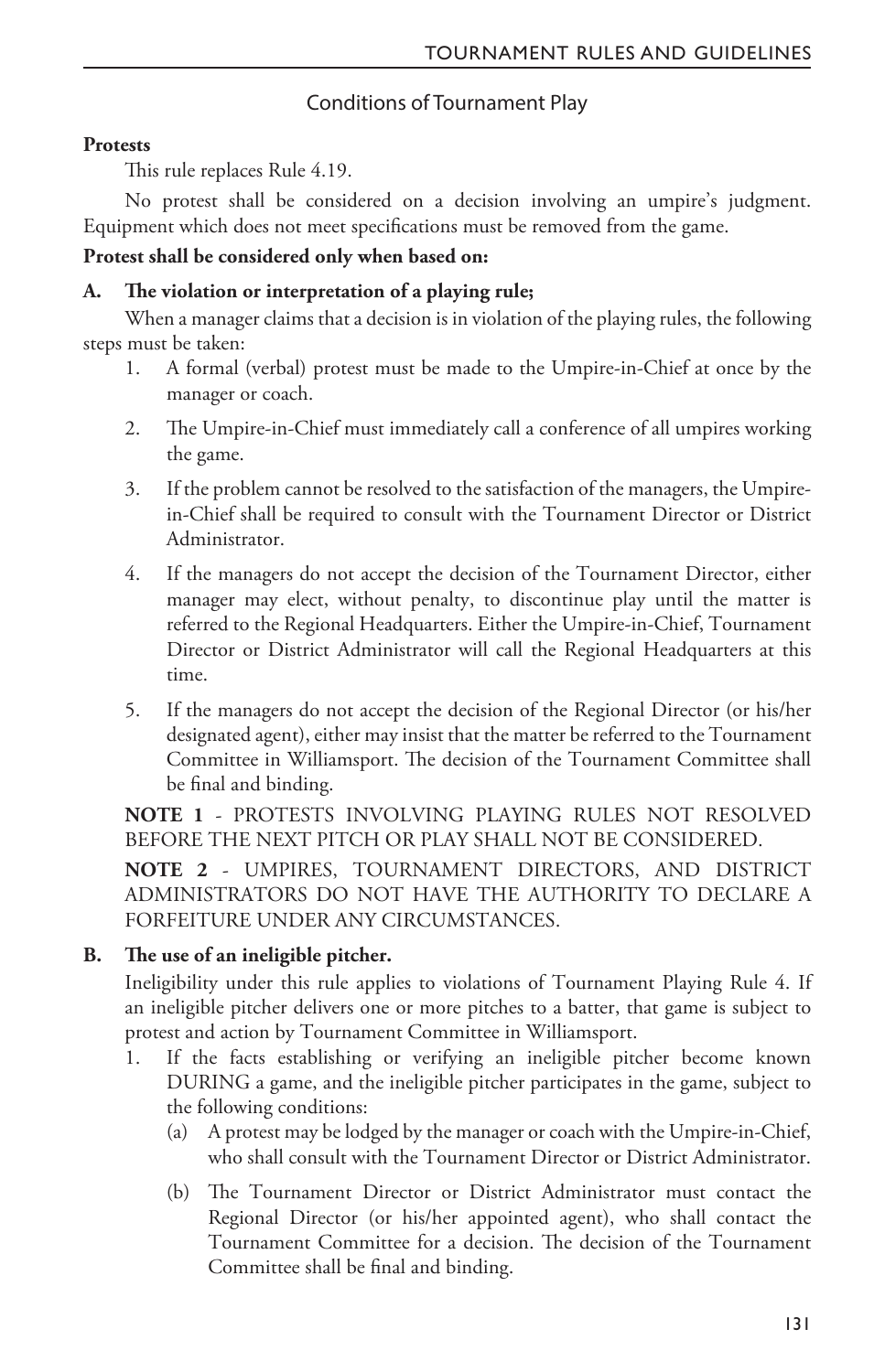- 2. If the facts establishing or verifying an ineligible pitcher become known AFTER a game, and the ineligible pitcher participated in the game, subject to the following conditions:
	- (a) A protest may be lodged by the manager or coach with the Tournament Director or District Administrator. Such protest must be made before either team affected by the protest begins another game.
	- (b) The Tournament Director or District Administrator must contact the Regional Director (or his/her appointed agent), who shall contact the Tournament Committee for a decision. The decision of the Tournament Committee shall be final and binding.

**PENALTY:** See Tournament Rule 4(i).

# **C. The use of an ineligible player.**

Ineligibility under this rule applies to league age, residence or school attendance (as defined by Little League Baseball, Incorporated), participation in other programs, or participation as an eligible player for sixty (60%) percent of the regular season in the proper division.

- 1. If the facts establishing or verifying the ineligibility of a player are known to the complainant, Tournament Official, or Tournament Director after the ineligible player participated in a game during the International Tournament, that team shall be disqualified and removed from the International Tournament, subject to any of the following conditions:
	- (a) A protest is lodged by the manager or coach with the Umpire-in-Chief, who shall consult with the Tournament Director or District Administrator. The Tournament Director or District Administrator must contact the Regional Director (or his/her appointed agent), who shall contact the Tournament Committee for a decision. The decision of the Tournament Committee shall be final and binding.
	- (b) The Tournament Director, District Administrator, or Tournament Official become aware of the circumstances by any means, they must contact the Regional Director (or his/her appointed agent), who shall contact the Tournament Committee for a decision. The decision of the Tournament Committee shall be final and binding.

In addition to the penalties described above in A, B, and C, the Tournament Committee may disqualify a player, team, or entire league from tournament play. The Tournament Committee may take action as a result of a protest or on its own initiative. Disqualification of a team or player(s) and/or forfeiture of a game must be the decision of the Tournament Committee at Williamsport, and such decisions will be made prior to the continuation of the affected team(s) or player(s) in further tournament play.

**NOTE:** All officials, including all managers, coaches, scorekeepers, umpires, Tournament Directors, District Administrators, etc., should make every effort to prevent a situation that may result in the forfeiture of a game or suspension of tournament privileges. However, failure by any party to prevent such situations shall not affect the validity of a protest.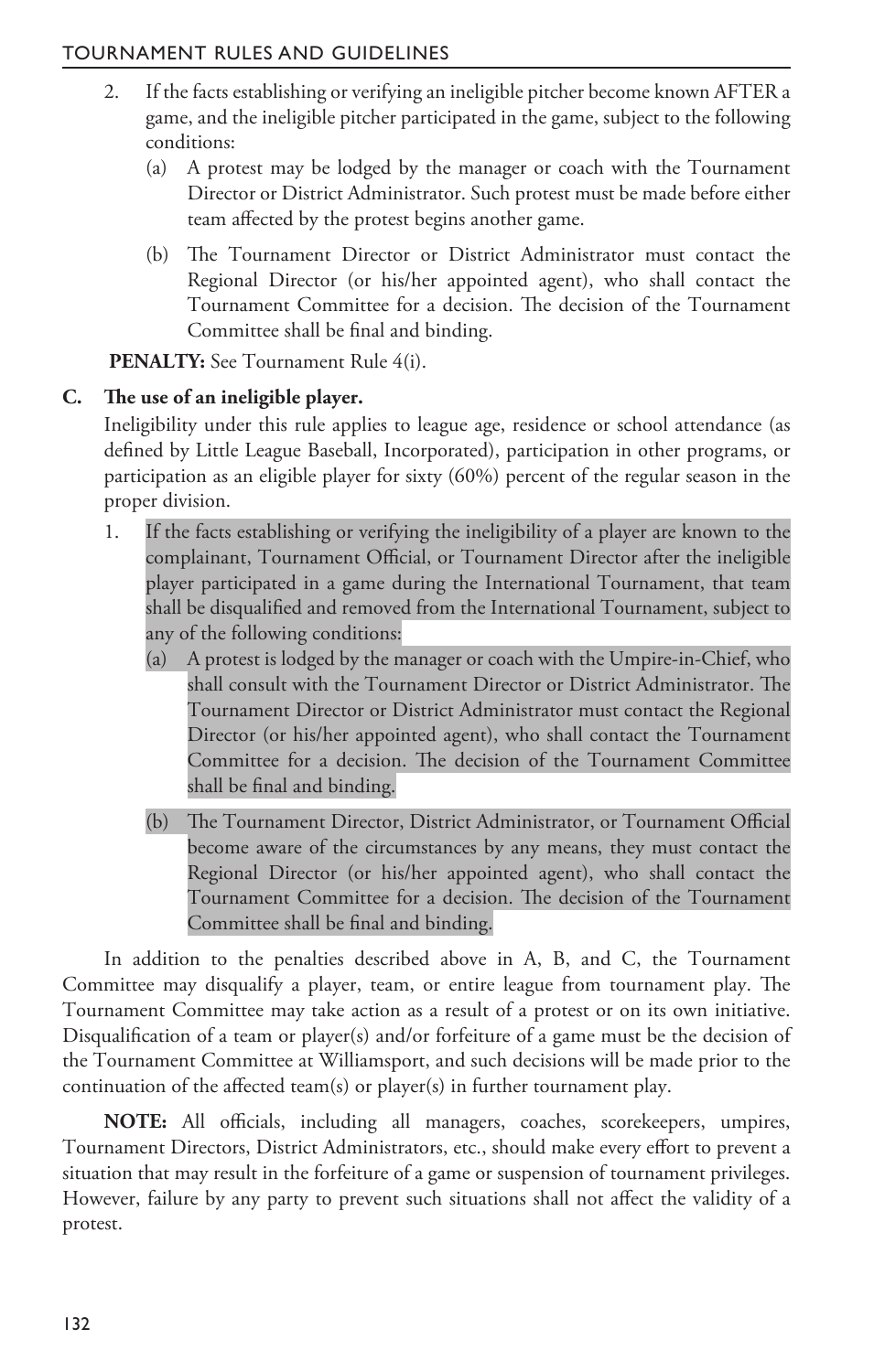# **Must Play To Advance**

A team shall not advance from one level of Tournament to a higher level of tournament play without first having competed against and defeated a scheduled opponent at the tournament level from which it is seeking to advance. Any team advancing without play must do so with the approval of the Regional Director.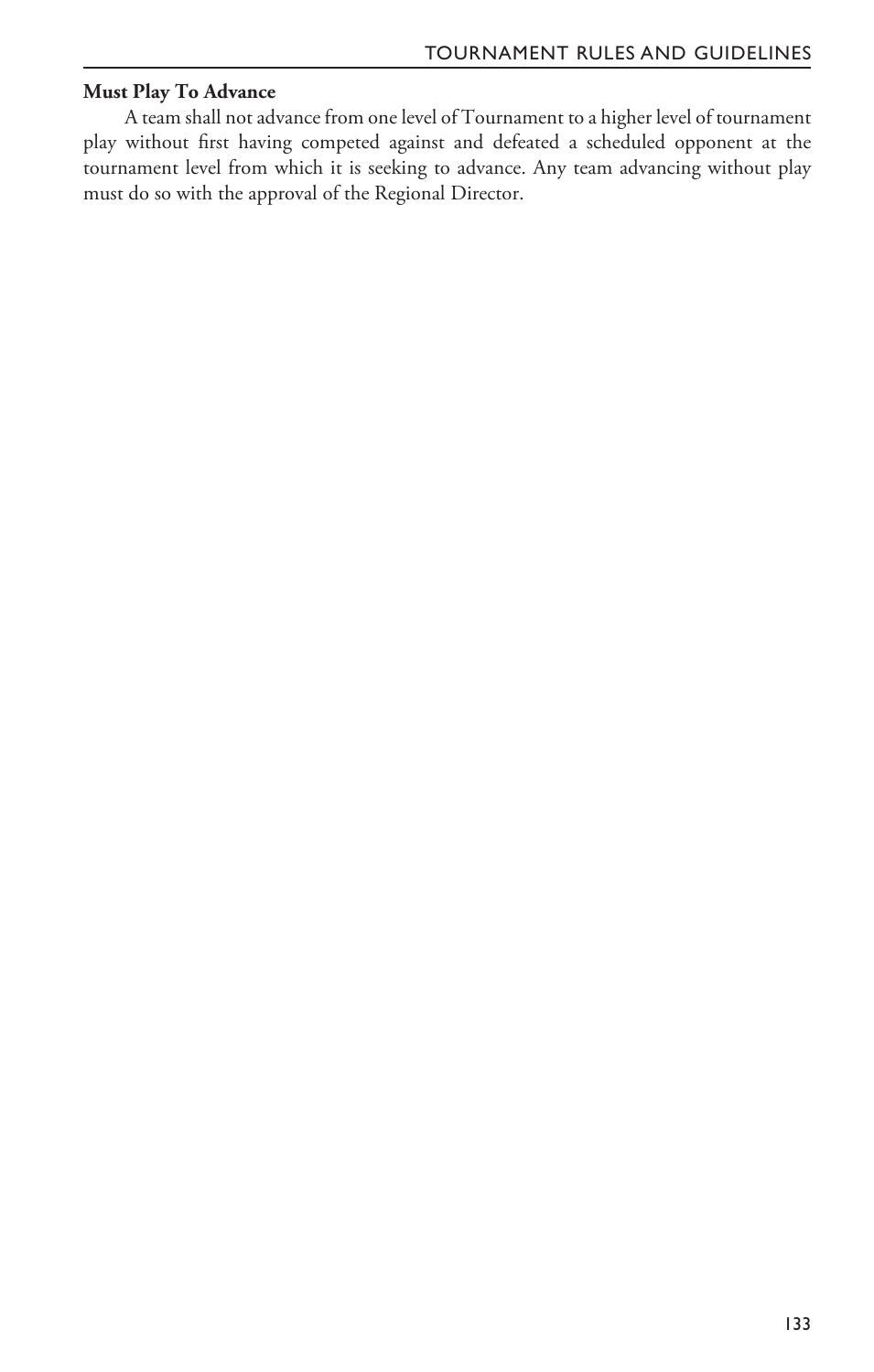# Tournament Playing Rules

The Little League, Intermediate (50-70) Division, Junior League, and Senior League Baseball Playing Rules shall govern tournament play except as noted below:

1. **BASEBALLS:** Baseballs licensed by Little League with the "RS-T" (regular season and tournament) designation must be used.

**NOTE**: Specific baseball models for tournament play can be found at LittleLeague. org/tournamentballs.

- 2. **FIELDS:** All fields are considered neutral. The home team shall be determined by the toss of a coin, the winner having the choice.
- 3. **PLAYING RULES:** A copy of the Little League, Intermediate (50-70) Division, Junior League, and Senior League Baseball Regulations and Playing Rules and the Tournament Rules and Guidelines must be available at each tournament site and at the time the game is to be played. This is the responsibility of the Tournament Director. Written ground rules established by the Tournament Director or assistant must be reviewed with both managers and Umpire-in-Chief at least ten (10) minutes before the start of the game. It is suggested the same be available to news media if requested.
	- a. After entering the batter's box, the batter must remain in the box with at least one foot throughout the at bat.

## **EXCEPTIONS:**

- i. On a swing, slap, or check swing.
- ii. When forced out of the box by a pitch.
- iii. When the batter attempts a "drag bunt."
- iv. When the catcher does not catch the pitched ball.
- v. When a play has been attempted.
- vi. When time has been called.
- vii. When the pitcher leaves the dirt area of the pitching mound or takes a position more than five feet from the pitcher's plate after receiving the ball or the catcher leaves the catcher's box.
- viii. On a three ball count pitch that is a strike that the batter thinks is a ball.

**PENALTY:** If the batter leaves the batter's box or delays play and none of the exceptions apply, the umpire shall warn the batter. After one warning on a batter, the umpire shall call a strike. Any number of strikes can be called on each batter. **Minor/Major Division:** No pitch has to be thrown, the ball is dead, and no runners may advance. **Intermediate (50-70) Division/Junior/Senior:** No pitch has to be thrown and ball is live.

**NOTE:** The batter may return their position in the batter's box and assume the new count at any time during the at-bat, unless such enforced penalty is the third strike.

b. In all Tournament levels and divisions, the penalty for use of an illegal bat [see Rule 6.06 (d)], if discovered before the next player enters the batter's box following the turn at bat of the player who used an illegal bat, is: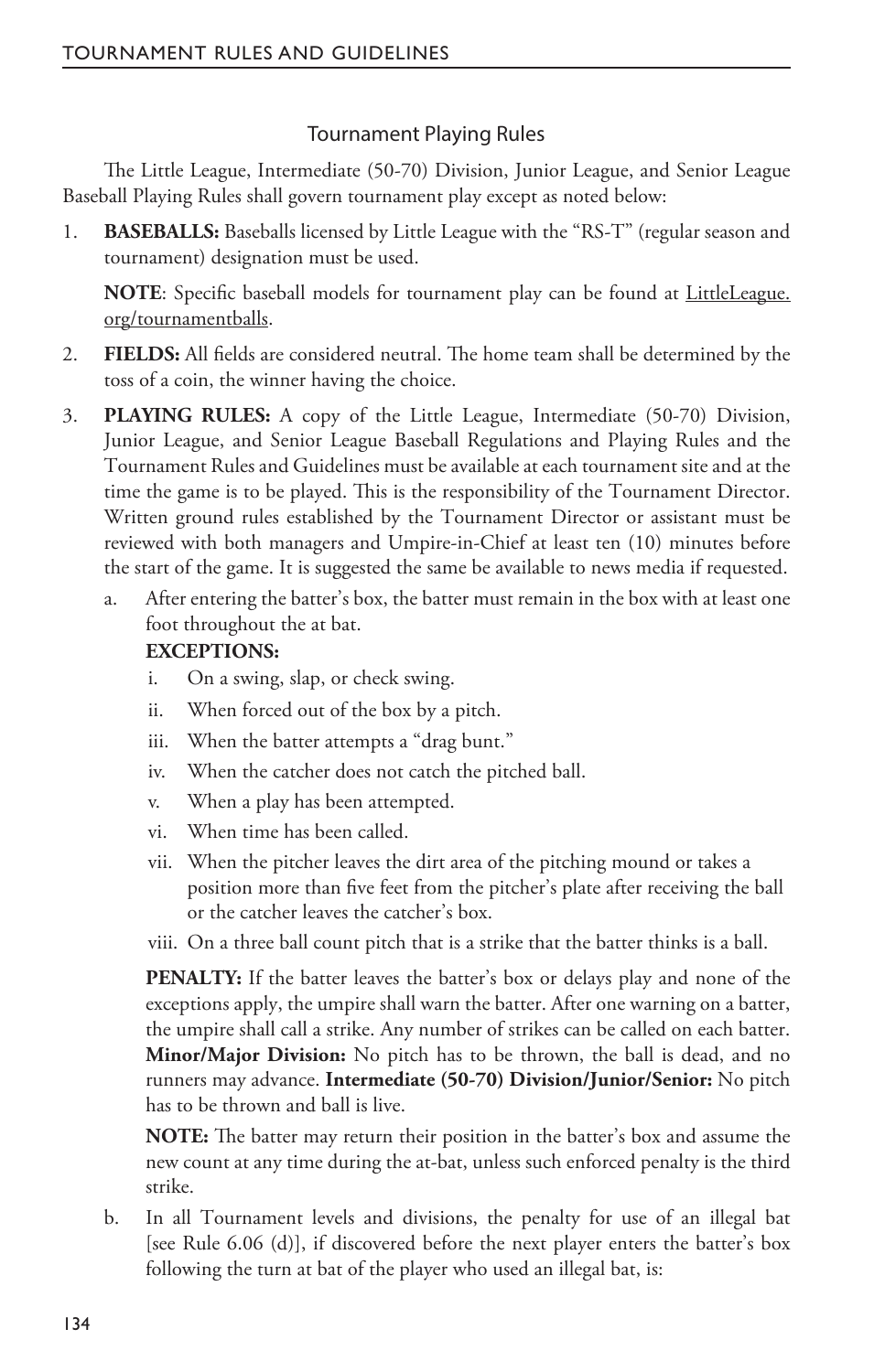- i. The batter is out (**NOTE:** The manager of the defense may advise the plate umpire of a decision to decline this portion of the penalty and accept the play. Such election shall be made immediately at the end of the play), and;
- ii. The manager of the team will be ejected from the game, the batter who violated the rule will be ejected from the game, and the offensive team will lose one eligible adult base coach for the duration of the game.
- c. **9- to 11-Year-Old Division**: The batter may advance on an uncaught third strike (6.05/6.09). This rule will not apply for the **8- to 10-Year-Old Division**.
- d. Twice a game but not more than one time per inning, a team may utilize a player who is not in the batting order as a special pinch-runner for any offensive player. A player may only be removed for a special pinch-runner one time during a game. The player for whom the pinch-runner runs is not subject to removal from the lineup. If the pinch-runner remains in the game as a substitute defensive or offensive player, the player may not be used again as a pinch-runner while in the batting order. However, if removed for another substitute that player or any player not in the line-up, is again eligible to be used as a pinch-runner.
- e. Each umpire has authority to disqualify any player, coach, manager, or substitute for objecting to decisions or for unsportsmanlike conduct or language and to eject such disqualified person from the playing field. If an umpire disqualifies a player while a play is in progress, the disqualification shall not take effect until no further action is possible in that play. The stealing and relaying of signs to alert the batter of pitch selection and/or location is unsportsmanlike behavior. If, in the judgment of the umpire this behavior is occurring, those responsible including any player(s), coach(es), and/or manager shall be ejected from the game.

# 4. **PITCHING RULES – LITTLE LEAGUE, 8- TO 10-YEAR-OLD, 9- TO 11-YEAR-OLD , INTERMEDIATE (50-70) DIVISION AND JUNIOR LEAGUE**

These rules replace the regular season pitching regulations. *Violation of these pitching rules is subject to protest and action by the Tournament Committee in Williamsport if protested or brought to the Tournament Committee's attention.*

- a. Any player on a tournament team may pitch. **Exception:** Any player, who has played the position of catcher in four (4) or more innings in a game, is not eligible to pitch on that calendar day.
- b. A tournament pitcher may not pitch in regular season or Special Games while the team is still participating in the tournament.
- c. Pitchers once removed from the mound may not return as pitchers. **Intermediate (50-70) Division/Junior League:** A pitcher remaining in the game, but moving to a different position, can return as a pitcher anytime in the remainder of the game, but only once per game.
- d. The manager must remove the pitcher when said pitcher reaches the pitch limit for his/her age group as noted below, but the pitcher may remain in the game at another position:

| League Age: | 13 - 14 95 pitches per day  |
|-------------|-----------------------------|
|             | 11 - 12 85 pitches per day  |
|             | $9 - 10$ 75 pitches per day |
|             | 50 pitches per day          |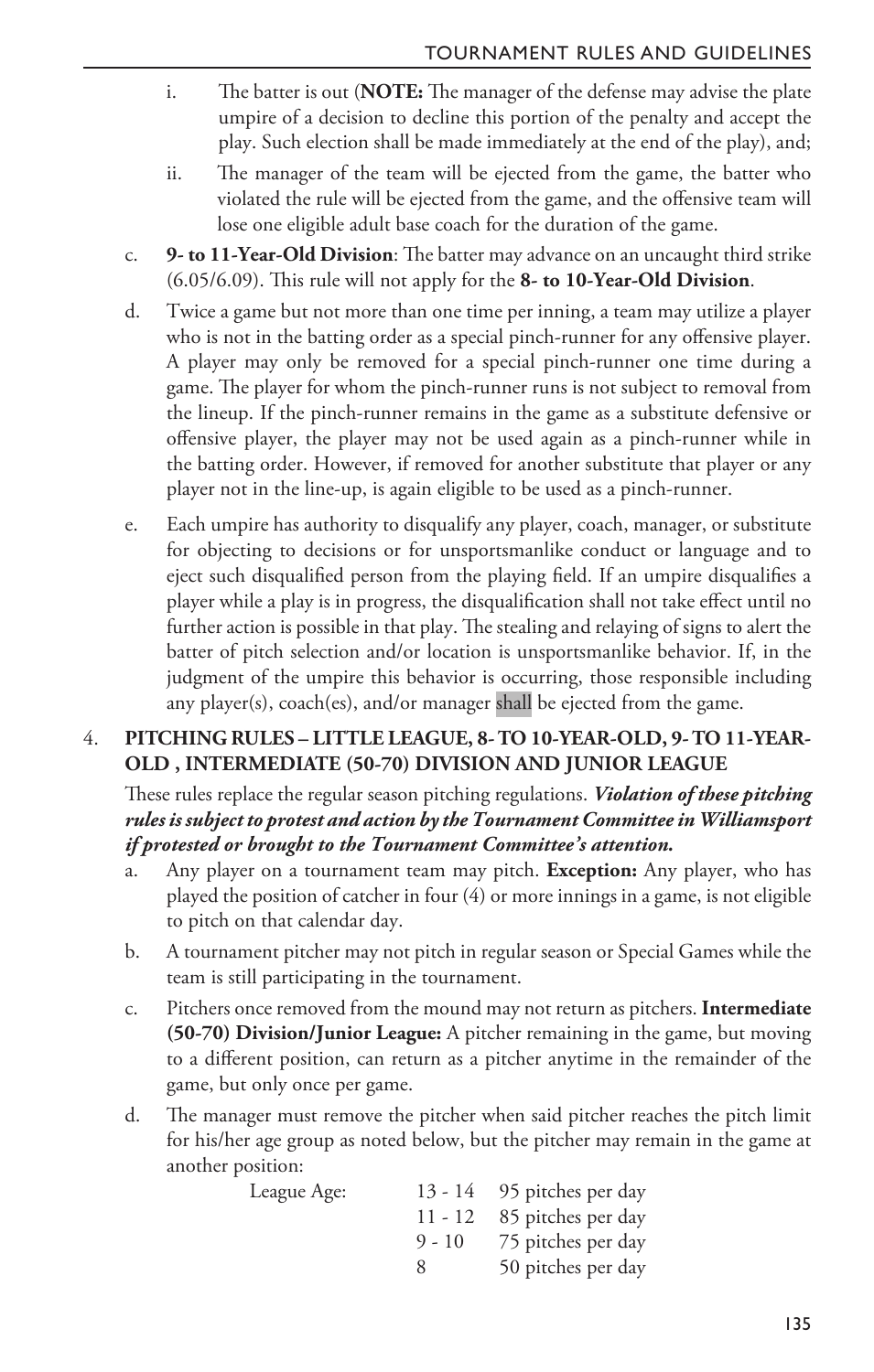**EXCEPTION:** If a pitcher reaches the pitch limit imposed above for his/her league age while facing a batter, the pitcher may continue to pitch until any one of the following conditions occurs: (1) That batter reaches base; (2) That batter is retired; (3) The third out is made to complete the half-inning or the game. **(NOTE: A pitcher who delivers 41 or more pitches in a game cannot play the position of catcher for the remainder of that day.)**

- e. Pitchers league age 14 and under must adhere to the following rest requirements:
	- If a player pitches 66 or more pitches in a day, four (4) calendar days of rest must be observed.
	- If a player pitches  $51-65$  pitches in a day, three  $(3)$  calendar days of rest must be observed.
	- If a player pitches 36-50 pitches in a day, two (2) calendar days of rest must be observed.
	- If a player pitches  $21-35$  pitches in a day, one  $(1)$  calendar day of rest must be observed.
	- If a player pitches 1-20 pitches in a day, no (0) calendar day of rest is required. **NOTE:** Under no circumstance shall a player pitch in three (3) consecutive days.

**EXCEPTION:** If a pitcher reaches a day(s) of rest threshold while facing a batter, the pitcher may continue to pitch until any one of the following conditions occurs: (1) That batter reaches base; (2) That batter is retired; (3) The third out is made to complete the half-inning or the game. The pitcher will only be required to observe the calendar day(s) of rest for the threshold he/she reached during that at-bat, provided that pitcher is removed or the game is completed before delivering a pitch to another batter.

- f. **A player cannot pitch in two games in a day. (Exception: Junior League - If a player pitches in 30 or less pitches in the first game, that player may pitch in the second game on that day);**
- g. In a game suspended by darkness, weather, or other causes and resumed the following calendar day, the pitcher of record at the time the game was halted may continue to the extent of his/her eligibility, provided he/she delivered 40 or less pitches, and subject to each of these conditions:
	- 1. If the pitcher delivered 20 or less pitches before the game was suspended, that pitcher's pitch count will begin at zero for the continuation portion of the game.
	- 2. If the pitcher delivered between 21 and 40 pitches before the game was suspended, that pitcher's pitch count will begin with the number of pitches delivered in that game.
- h. In a game ("Game A") suspended by darkness, weather, or other causes and resumed more than one calendar day later, the provisions of (g) above shall apply, unless the pitcher of record pitched in another game or games after Game A was halted. In that event, eligibility to pitch in the continuation portion of Game A shall be determined by the number of pitches delivered in the game or games after Game A was halted.
- i. Failure to remove a pitcher who has reached his/her maximum number of pitches required by league age or use of an ineligible pitcher is basis for protest. Violations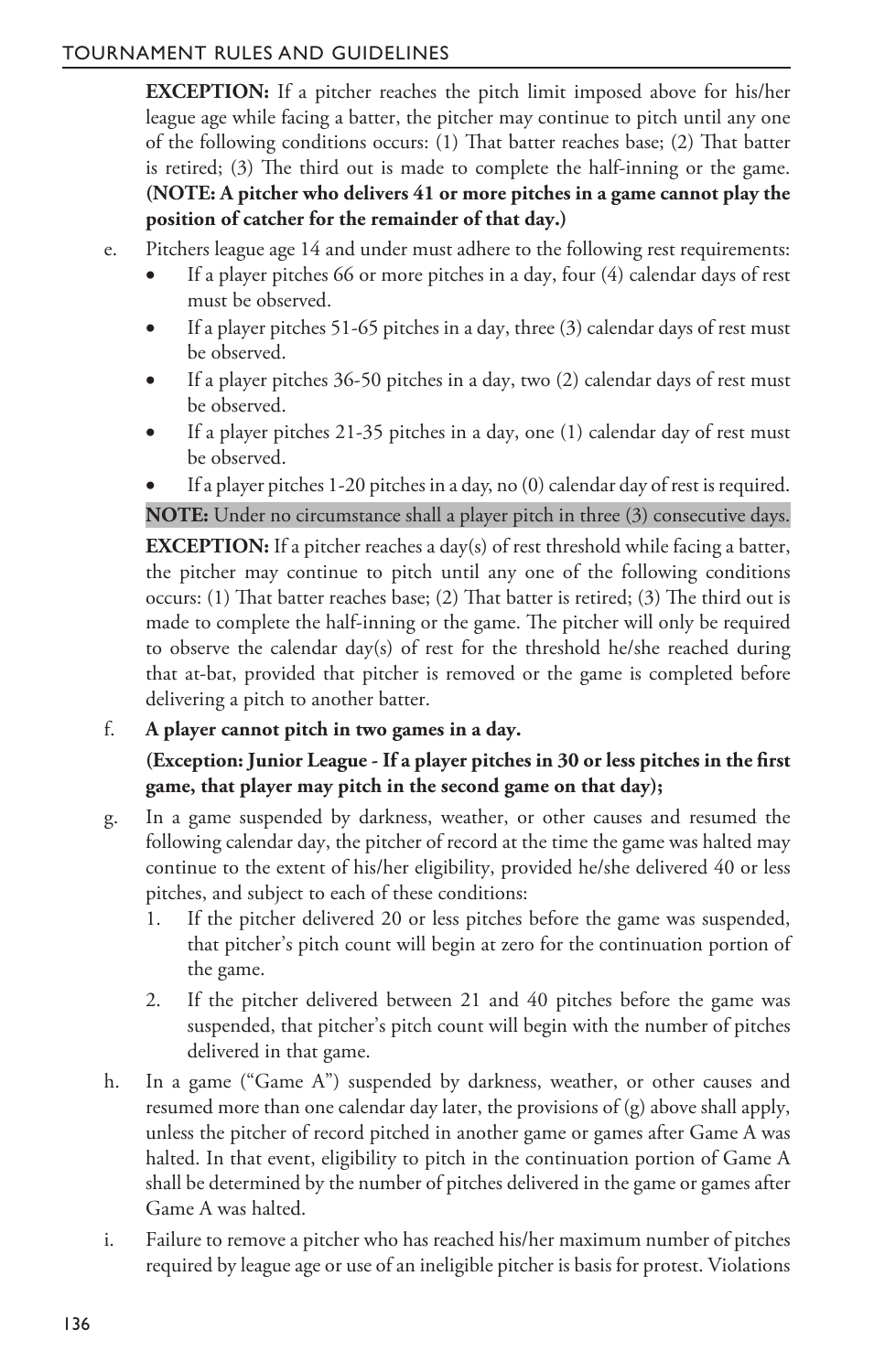protested or brought to the Tournament Committee's attention, shall result (by action of the Tournament Committee) in the suspension of the team's manager for the next two scheduled tournament games, even if those games are played at the next tournament level. Additional penalties (up to and including forfeiture of a game and/or disqualification of the team, managers, or coaches from further tournament participation) may be imposed if, in the opinion of the Tournament Committee:

- 1. a manager or coach takes any action that results in making a travesty of the game, or;
- 2. a team fails to meet the requirements of this rule more than once during the International Tournament, which begins with District play and ends at the World Series level (State level for 8- to 10- and 9- to 11-), or;
- 3. a manager willfully and knowingly disregards the requirements of this rule.

A manager or coach suspended for any reason is not permitted to be at the game site and must not take any part in the game, nor have any communications whatsoever with any persons at the game site. This includes pregame and postgame activities. Violation may result, by action of the Tournament Committee, in further suspension; forfeiture of a game; and/or disqualification of the team, managers, or coaches from further tournament participation.

# **4. PITCHING RULES – SENIOR LEAGUE**

These rules replace the regular season pitching regulations. Violation of these pitching rules is subject to protest and action by the Tournament Committee in Williamsport if protested or brought to the Tournament Committee's attention.

- a. Any player on a tournament team may pitch. **Exception**: Any player, who has played the position of catcher in four (4) or more innings in a game, is not eligible to pitch on that calendar day.
- b. A Tournament pitcher may not pitch in regular season or Special Games while the team is still participating in the Tournament.
- c. A pitcher remaining in the game, but moving to a different position, can return as a pitcher anytime in the remainder of the game, but only once per game.
- d. The manager must remove the pitcher when said pitcher reaches the pitch limit for his/her age group as noted below, but the pitcher may remain in the game at another position:

League Age:  $13 - 16$  (Senior League) 95 pitches per day

**EXCEPTION:** If a pitcher reaches the pitch limit imposed above for his/her league age while facing a batter, the pitcher may continue to pitch until any one of the following conditions occurs: (1) That batter reaches base; (2) That batter is retired; (3) The third out is made to complete the half-inning or the game. **NOTE: A pitcher who delivers 41 or more pitches in a game cannot play the position of catcher for the remainder of that day.**

- e. Pitchers league age 13-16 must adhere to the following rest requirements:
	- If a player pitches 76 or more pitches in a day, four (4) calendar days of rest must be observed.
	- • If a player pitches 61-75 pitches in a day, three (3) calendar days of rest must be observed.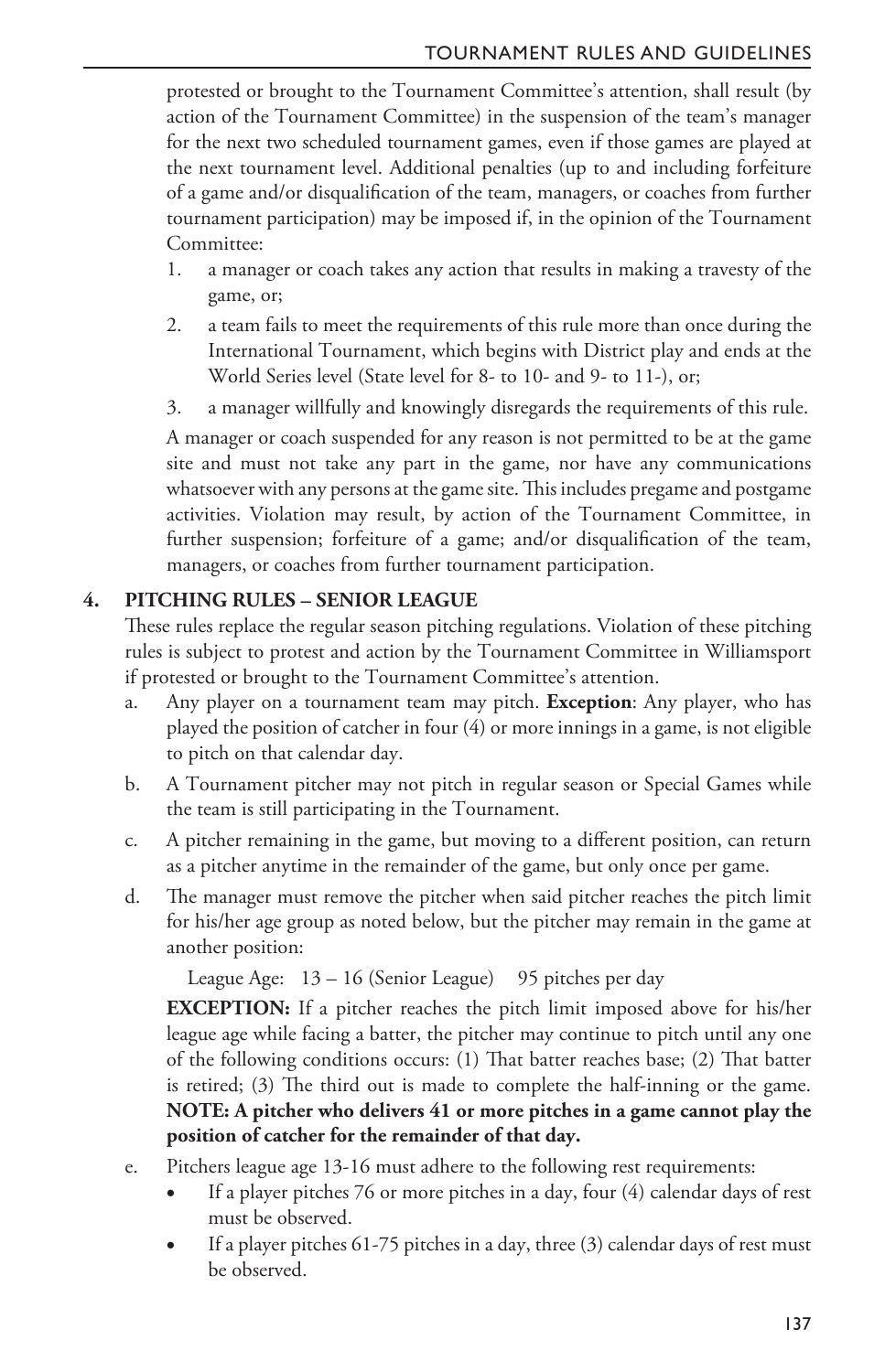- If a player pitches 46-60 pitches in a day, two (2) calendar days of rest must be observed.
- If a player pitches 31-45 pitches in a day, one (1) calendar day of rest must be observed.
- If a player pitches  $1-30$  pitches in a day, no  $(0)$  calendar day of rest is required.

**NOTE:** Under no circumstance shall a player pitch in three (3) consecutive days.

**EXCEPTION:** If a pitcher reaches a day(s) of rest threshold while facing a batter, the pitcher may continue to pitch until any one of the following conditions occurs: (1) That batter reaches base; (2) That batter is retired; (3) The third out is made to complete the half-inning or the game. The pitcher will only be required to observe the calendar day(s) of rest for the threshold he/she reached during that at-bat, provided that pitcher is removed or the game is completed before delivering a pitch to another batter.

# f. **A player may be used as a pitcher in up to two games in a day. (Exception: Senior League - If the player pitched 31 or more pitches in the first game, that player may not pitch in the second game on that day);**

- g. In a game suspended by darkness, weather, or other causes and resumed the following calendar day, the pitcher of record at the time the game was halted may continue to the extent of his/her eligibility, provided he/she delivered 60 or less pitches, and subject to each of these conditions:
	- 1. If the pitcher delivered 30 or less pitches before the game was suspended, that pitcher's pitch count will begin at zero for the continuation portion of the game;
	- 2. If the pitcher delivered between 31 and 60 pitches before the game was suspended, that pitcher's pitch count will begin with the number of pitches delivered in that game;
- h. In a game ("Game A") suspended by darkness, weather, or other causes and resumed more than one calendar day later, the provisions of (g) above shall apply, unless the pitcher of record pitched in another game or games after Game A was halted. In that event, eligibility to pitch in the continuation portion of Game A shall be determined by the number of pitches delivered in the game or games after Game A was halted.
- i. Failure to remove a pitcher who has reached his/her maximum number of pitches required by league age or use of an ineligible pitcher is basis for protest. Violations protested or brought to the attention of the Tournament Committee, shall result (by action of the Tournament Committee) in the suspension of the team's manager for the next two scheduled tournament games, even if those games are played at the next tournament level. Additional penalties (up to and including forfeiture of a game and/or disqualification of the team, managers or coaches from further tournament participation) may be imposed if, in the opinion of the Tournament Committee:
	- 1. a manager or coach takes any action that results in making a travesty of the game,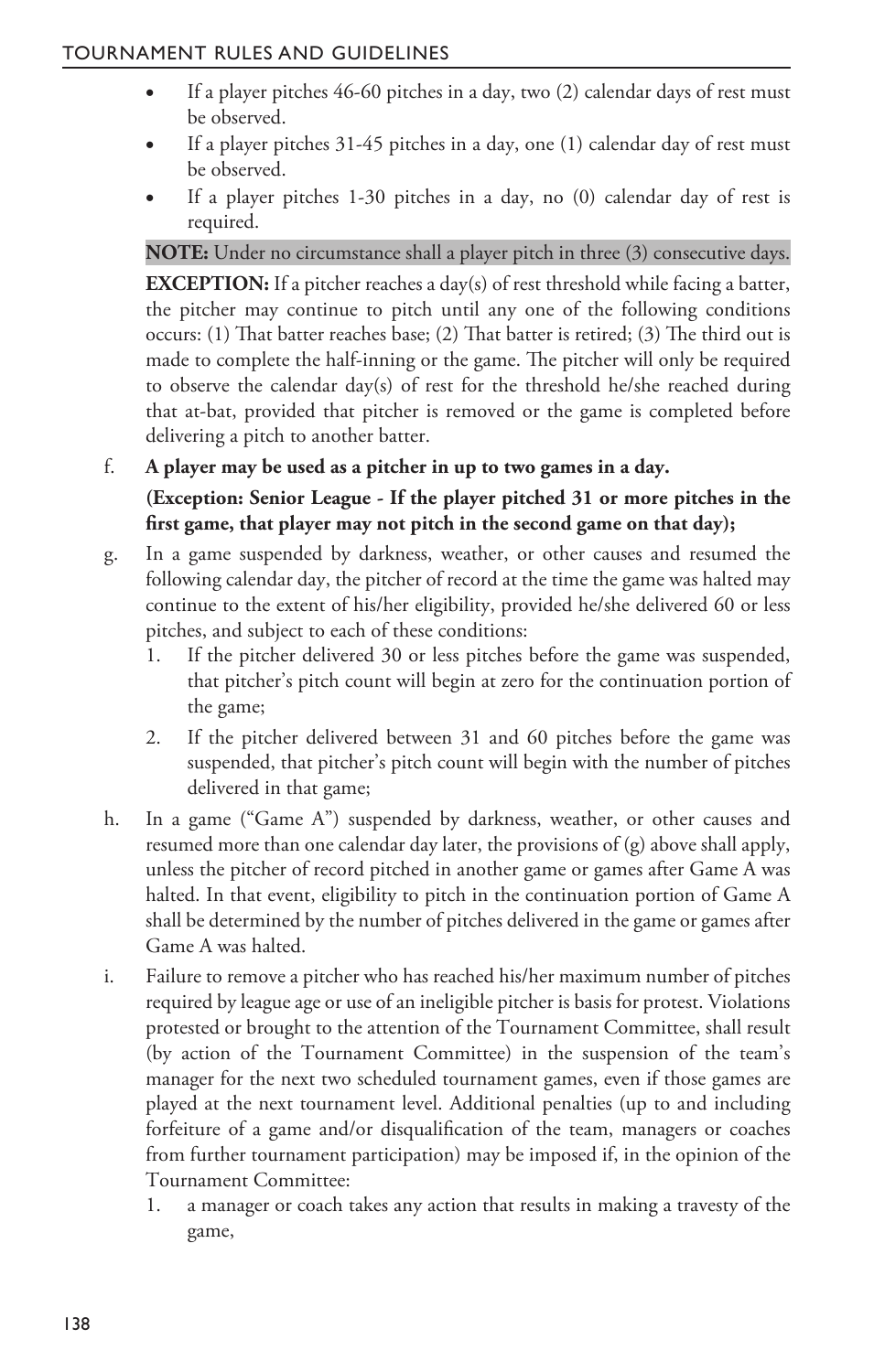- 2. a team fails to meet the requirements of this rule more than once during the International Tournament, which begins with District play and ends at the World Series level or;
- 3. a manager willfully and knowingly disregards the requirements of this rule.

A manager or coach suspended for any reason is not permitted to be at the game site and must not take any part in the game, nor have any communications whatsoever with any persons at the game site. This includes pregame and postgame activities. Violation may result, by action of the Tournament Committee, in further suspension, forfeiture of a game and/or disqualification of the team, managers or coaches from further tournament participation.

- 5. **FORFEITS:** No game may be forfeited or a team disqualified without the authorization of the Tournament Committee. Violations which may result in forfeiture or disqualification must be reported immediately to the Regional Director before further play takes place which would involve a team or teams affected by such action.
- 6. **BENCH/DUGOUT:** No one except the players, manager, and coach(es) shall occupy the bench or dugout during a game. Base coaches may be players or adults. Two (2) adult base coaches are permitted at all levels subject to playing rule 4.05(2).
- 7. **VISITS:** A manager or coach may not leave a dugout for any reason during a game without receiving permission from an umpire. The manager or coach may be removed from the field for the remainder of the game for violation of this rule. When permission is granted, the manager or coach will be permitted to go to the mound to confer with the pitcher or any defensive player(s). A manager or coach who is granted a time out to talk to any defensive player will be charged with a visit to the pitcher.

**9- to 11-Year-Old Division, Little League, Intermediate (50-70) Division, Junior League, and Senior League:** A manager or coach may come out once in one inning to visit with the pitcher, but the second time out, the player must be removed as a pitcher. The manager or coach may come out twice in a game to visit with the pitcher, but the third time out, the player must be removed as a pitcher. The rule applies to each pitcher who enters a game.

**8- to 10-Year-Old Division:** A manager or coach may come out twice in one inning to visit with the pitcher, but the third time out, the player must be removed as a pitcher. The manager or coach may come out three times in a game to visit with the pitcher, but the fourth time out, the player must be removed as a pitcher. The rule applies to each pitcher who enters a game.

**NOTE:** Only one offensive time-out will be permitted each inning.

- 8. **INJURY/ILLNESS:** If a player is injured or becomes ill during a game, the decision of a doctor (if present) or medical personnel will be final as to whether or not the player may continue in the game.
- 9**. MANDATORY PLAY: 8- to 10-Year-Old Division, 9- to 11-Year-Old Division, Little League, Intermediate (50-70) Division, and Junior League: If a tournament team has thirteen (13) or more eligible players in uniform at a game, then every player on a team roster shall participate in each game for a minimum of one (1) at bat. If a tournament team has twelve (12) or fewer eligible players in uniform at a game, then every player on a team roster shall participate in each game for a minimum of six (6) consecutive defensive outs and bat at least one (1) time.**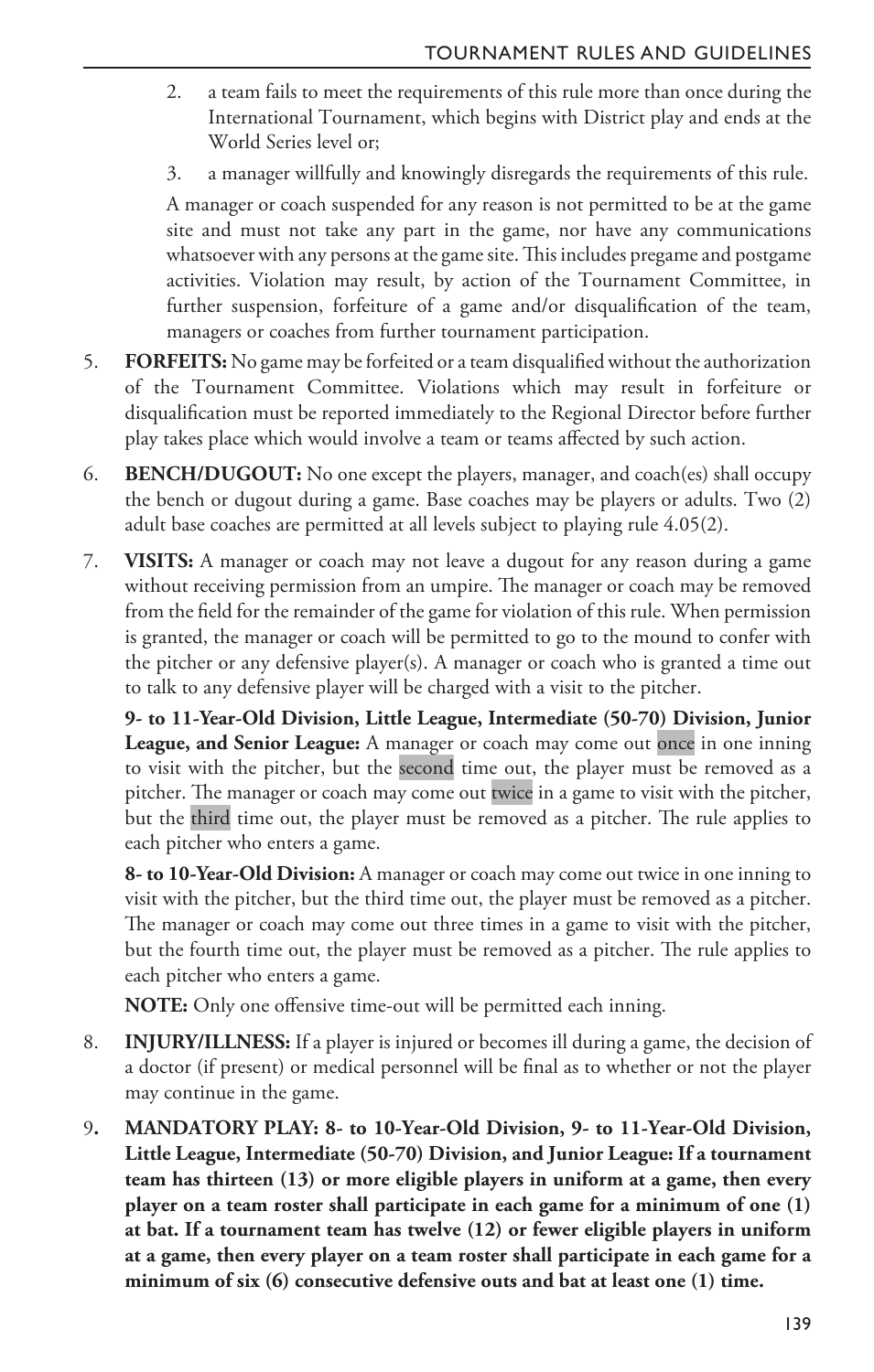- a. Prior to the start of play in the top of the fourth inning (**Intermediate (50-70) Division/Junior League:** fifth inning), the umpire-in-chief or other individual designated by the game Tournament Director in consultation with the official scorekeeper, shall advise both team managers of their obligation to insert all players who have not completed their mandatory play requirement into the lineup as outlined below. A manager's failure/refusal to insert players into the line-up as outlined below shall result in immediate ejection of the manager and removal for the remainder of the International Tournament.
	- 1. If a team has 12 or fewer players in uniform at the start of a game, and is:
		- a. **Visiting Team:** Any player(s) who has yet to enter the game to meet the defensive requirement of mandatory play must be inserted prior to the first pitch or play in the bottom half of the fourth inning (**Intermediate (50-70) Division/Junior League:** fifth inning) into a position in the line-up that will ensure all requirements of mandatory play will be satisfied, absent a shortened game, including one at-bat.
			- b. **Home Team:** Any player(s) who has yet to enter the game to meet the defensive requirement of mandatory play must be inserted prior to the first pitch or play in the top half of the fifth inning (Intermediate/ Junior: sixth inning) into a position in the line-up that will ensure all requirements of mandatory play will be satisfied, absent a shortened game, including one at-bat.
	- 2. If a team has 13 or more players in uniform at the start of a game, players must be inserted into the line-up to bat offensively during the:
		- a. **Visiting Team:** fourth or fifth inning, or as one of the first three batters in the sixth inning (Intermediate/Junior: fifth or sixth inning, or as one of the first three batters in the seventh inning), that will allow their one at-bat to be satisfied.
		- b. **Home Team:** fourth inning or as one of the first three batters in the fifth inning (**Intermediate (50-70) Division/Junior League:** fifth inning or as one of the first three batters in sixth inning), that will allow their one at-bat to be satisfied.
- b. Managers are solely responsible for ensuring that all players fulfill the requirements of mandatory play, even if notification is not made.
- c. There is no exception to this rule unless the game is shortened for any reason. **NOTE:** A game is not considered shortened if the home team does not complete the offensive half of the sixth or seventh inning (or any extra inning) due to winning the game.
- **d. Failure to meet the mandatory play requirements in this rule is a basis for protest. If one or more players on a roster do not meet this requirement, and if protested or brought to the Tournament Committee's attention, it shall result (by action of the Tournament Committee) in the removal of the team's manager, without replacement, for the remainder of the International Tournament. Additional penalties (including but not limited to forfeiture of a game, additional mandatory play requirements for players who failed to meet mandatory play, and/or disqualification of the team, managers, or coaches from further tournament participation) may be imposed if, in the opinion of the Tournament Committee:**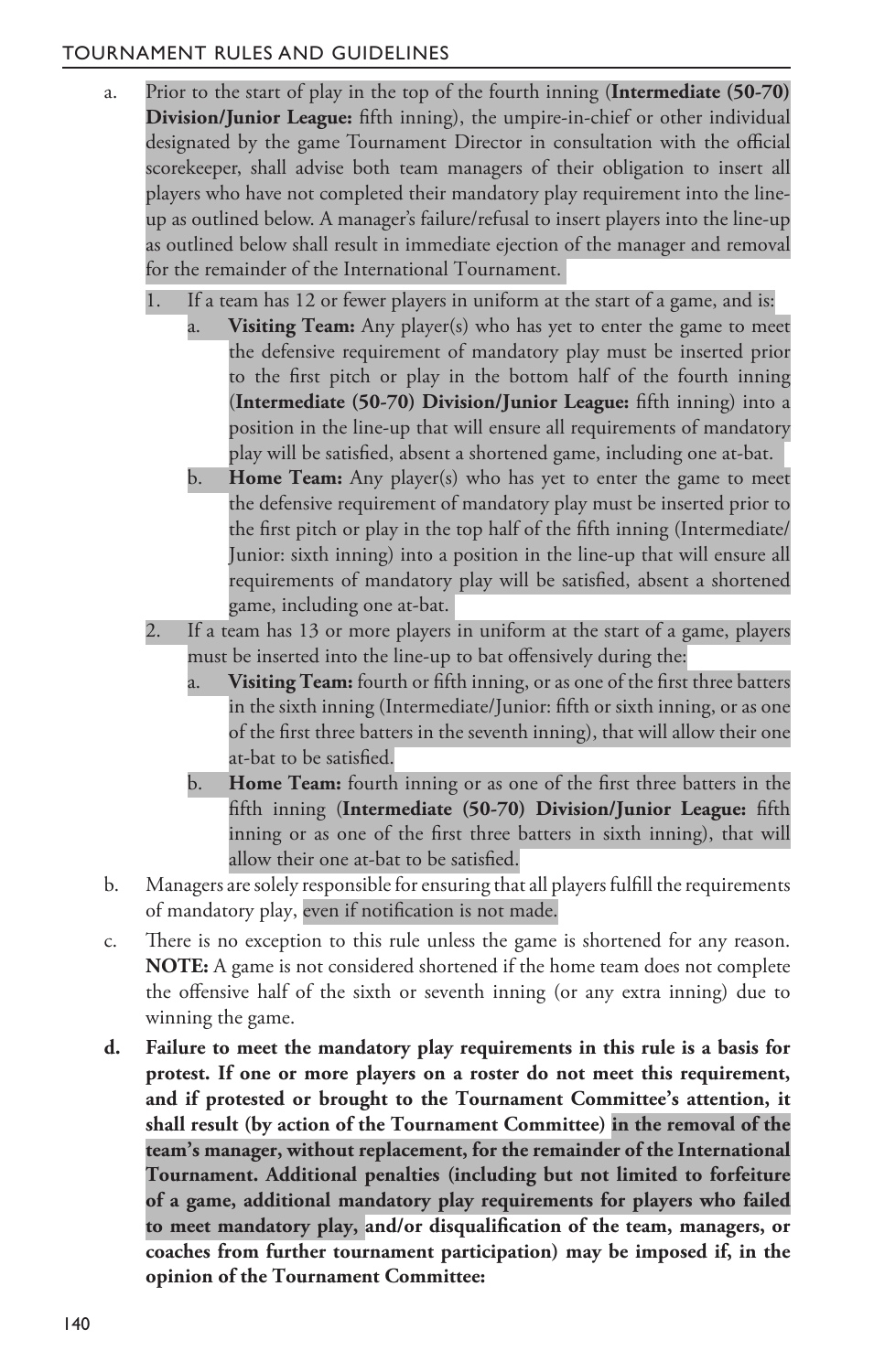- **1. a manager or coach takes any action that results in making a travesty of the game, causing players to intentionally perform poorly for the purpose of extending or shortening a game, or;**
- **2. a team fails to meet the requirements of this rule more than once during the International Tournament, which begins with District play and ends at the World Series level (State level for 8- to 10- and 9- to 11-Year-Old Divisions), or;**
- **3. a manager willfully and knowingly disregards the requirements of this rule.**

**A manager or coach suspended for any reason is not permitted to be at the game site and must not take any part in the game, nor have any communications whatsoever with any persons at the game site. This includes pregame and postgame activities. Violation may result, by action of the Tournament Committee, in further suspension; forfeiture of a game; and/or disqualification of the team, managers, or coaches from further tournament participation.**

- e. For the purposes of this rule, "six (6) consecutive defensive outs" is defined as: A player enters the field in one of the nine defensive positions when his/her team is on defense and occupies such position while six consecutive outs are made; "bat at least one (1) time" is defined as: A player enters the batter's box with no count and completes that time at bat by being retired or by reaching base safely.
- 10. **SUBSTITUTIONS/RE-ENTRY:** This tournament rule replaces regular season Rule 3.03 (re-entry) for all levels of tournament play.
	- a. If illness, injury, or the ejection of a player prevents a team from fielding nine (9) players, a player previously used in the lineup may be inserted, but only if there are no other eligible substitutes available. The opposing team manager shall select the player to re-enter the lineup. A player ejected from the game is not eligible for re-entry.
	- b. Any player who has been removed for a substitute may re-enter the game in the **SAME** position in the batting order.
	- c. **A substitute entering the game for the first time may not be removed prior to completion of her/his mandatory play requirements.**

**NOTE 1:** See definitions in Rule 9(d) above on complying with this rule defensively and offensively. Tournament Playing Rule 10(c) does not apply to Senior League.

**NOTE 2:** A player who has met the mandatory play requirements, and is a pitcher at the time she/he is removed, may be removed for a substitute batter and re-enter the game as a pitcher once, provided the pitcher was not physically replaced on the mound. If a team has thirteen (13) or more players in uniform at the start of a game and is the visiting team, they may substitute a batter for the starting pitcher listed in the line-up prior to the pitcher facing a batter without violating Rule 3.03(c) provided that the pitcher of record pitches to the first batter in the bottom of the first inning in accordance with Rule 3.05. All other rules governing the pitcher are still in effect.

**EXCEPTION:** Does not apply to Senior League.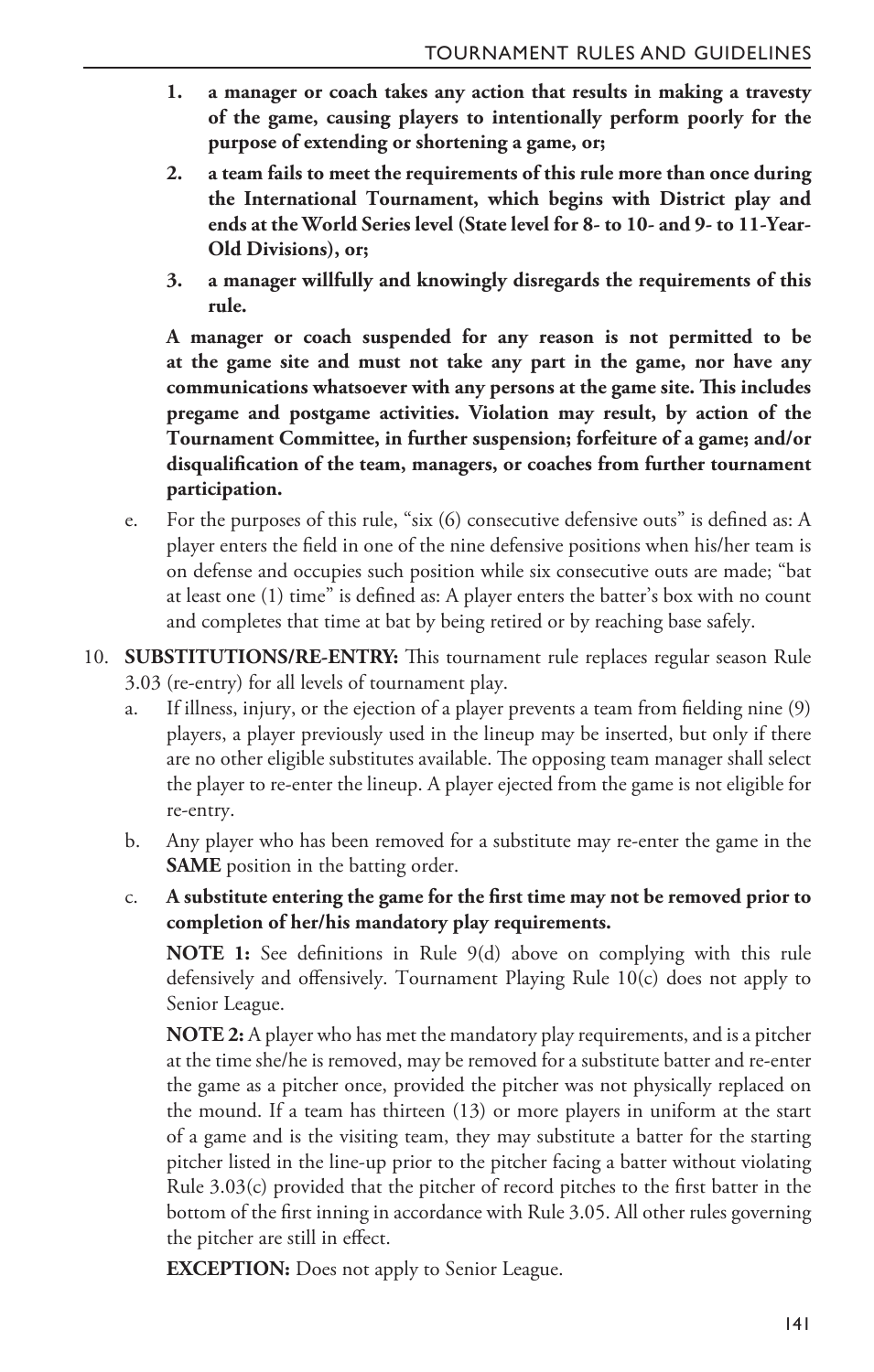**EXAMPLE:** Player A is a starter and not a pitcher, Player B substitutes into the game for player A. Both players have met mandatory play by completing one time at bat and/or 6 consecutive outs and both occupy the same spot in the batting order. In the fifth inning player A becomes a pitcher and is scheduled to bat in the sixth inning, but player B bats for player A. Both players have met mandatory play requirements and player A was not physically replaced on the mound as a pitcher, therefore, player A can return to pitch the sixth inning.

- d. Defensive substitutions must be made while the team is on defense. Offensive substitutions must be made at the time the offensive player has her/his turn at bat or is on base.
- e. A starter and her/his substitute must not be in the lineup at the same time, except as provided in Playing Rule 10(a).
- f. Improper substitution is a basis for protest. Protests involving improper substitution not resolved before the next pitch or play shall not be considered.
- g. Tournament Rule 3(d) will replace Rule 7.14, as the Special Pinch Runner rule.
- h. **Intermediate (50-70) Division/Junior/Senior League only**: A pitcher remaining in the game, but moving to a different position, can return as a pitcher anytime in the remainder of the game, but only once per game. **Senior League only:** Rule 3.03, Designated Hitter, WILL apply during the tournament.
- i. **Senior League:** Any player in the starting line-up, including the designated hitter, who has been removed for a substitute may re-enter the game ONCE, provided such player occupies the same batting position as he or she did in the starting lineup. A substitute (non-starter) may not re-enter the game in any position once that player is removed from the line-up.
- 11. **SUSPENDED GAMES:** Any game in which a winner cannot be determined in accordance with the playing rules shall be resumed from the exact point at which it was suspended regardless of the number of innings played. Incomplete (not regulation) or tie games are considered suspended games. **NOTE:** A contest decided by forfeit does not constitute a "game" for the purposes of this rule, unless one complete inning was physically played before the game was forfeited. (Forfeits are only by decree of the Tournament Committee in Williamsport.)
- 12. **RUN RULE:** If at the end of three (3) innings [**Intermediate (50-70) Division/ Junior/Senior League:** four innings], two and one-half innings [**Intermediate (50- 70) Division/Junior/Senior League:** three and one-half innings] if the home team is ahead, one team has a lead of fifteen (15) runs or more, the manager of the team with the least runs shall concede the victory to the opponent. If at the end of a regulation game one team has a lead of ten (10) runs or more, the manager of the team with the least runs shall concede the victory to the opponent. **NOTE:** If the visiting team has a lead of fifteen (15) or ten (10) or more runs respectively, the home team must bat in its half of the inning.
- 13. **REGULATION GAME:** Each tournament game must be played to the point of being an official game:
	- a. Regulation games are of four or more innings [five or more innings for **Intermediate (50-70) Division/Junior/Senior League**] in which one team has scored more runs than the other [three and one-half  $(3<sup>1</sup>/<sub>2</sub>)$ ] if the home team is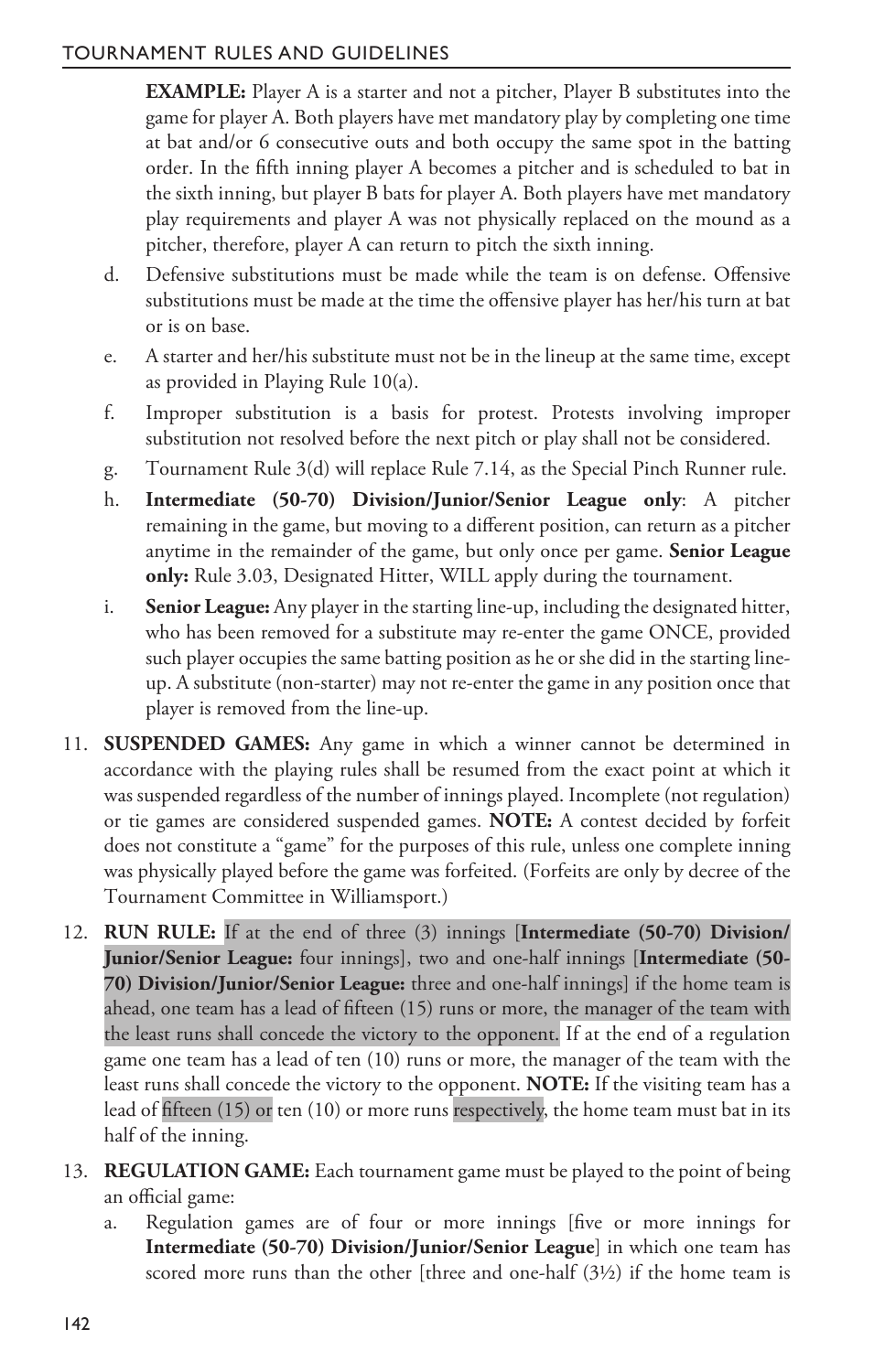ahead or four and one-half (41/2) if the home team is ahead in **Intermediate (50- 70) Division/Junior/Senior League**].

- b. Regulation games (when a winner can be determined) terminated because of weather, darkness, or curfew must be resumed if the visiting team ties the game or takes the lead in its half of the inning and the home team does not complete its at bat or take the lead in an incomplete inning. This does not apply to games suspended or delayed by weather that may still be resumed before darkness or curfew (as defined in Tournament Rules and Guidelines – Curfew) on the same day.
- c. If two games are scheduled for the same site, no "time limit" may be imposed on the first game.
- 14. **REPLAYING GAMES:** No tournament game may be replayed without specific approval from the Tournament Committee at Williamsport.
- 15. **UNAUTHORIZED AGREEMENTS:** No agreements shall be made between managers, and/or Tournament Directors, and/or umpires contrary to Tournament Rules.
- 16. **ALTERCATIONS:** A manager, coach, or player shall not leave their position in the field or bench area during a fight or physical confrontation; a manager or coach who attempts to prevent a fight or restore order, in the umpire's judgment, is not in violation of this rule.

Penalty: The umpire shall eject the offender(s) from the game immediately. Failure to comply with the ejection may result in the umpire suspending the game. The Tournament Director shall refer all incidents to the Tournament Committee who may impose additional penalties and/or actions towards individuals and/or teams up to and including forfeiture of a game, further suspension and/or disqualification.

17. **EJECTIONS:** Any manager, coach, or player ejected from a game will be suspended for the next physically played game (See Rule 4.07). This includes pregame and postgame activities. Ejections shall be noted in the tournament team's affidavit in the Record of Ejections on page 4. Entry should include member's name and date ejected and be signed by the Tournament Director or District Administrator.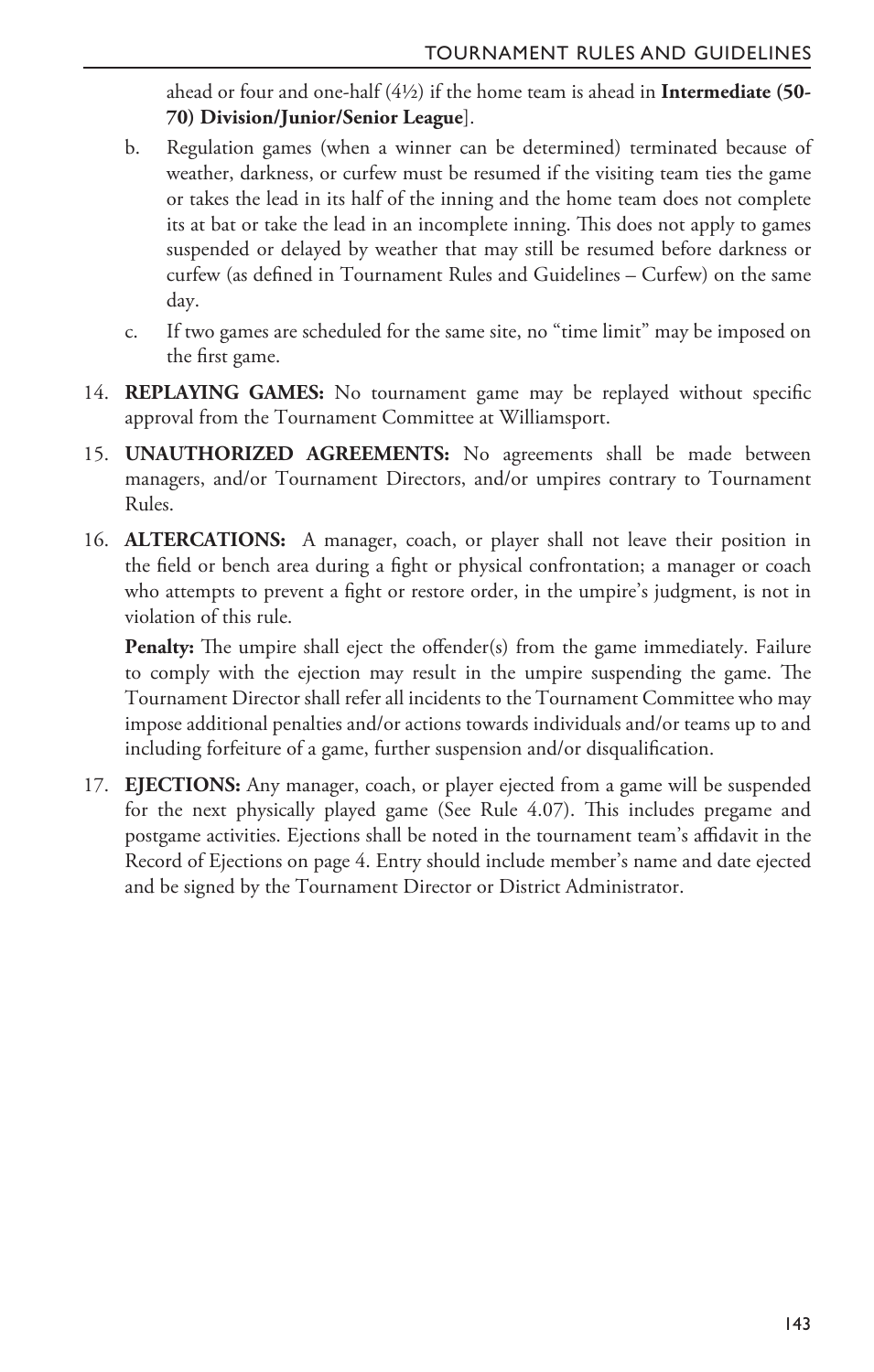#### **OFFICIALS**

#### **Scorers**

The Tournament Director having jurisdiction shall appoint and provide an official scorer for each game.

The official scorer shall, immediately following each game, enter on the reverse side of each team's Eligibility Affidavit:

- 1. Date of game.
- 2. Name of each player who pitched.
- 3. Number of pitches.
- 4. Name of opponent
- 5. Score of game.
- 6. Signature of Tournament Director or assistant. This record shall be accepted as official.

#### **Financial Responsibility**

Unless officially notified to the contrary by Williamsport, each league shall assume full responsibility for expenses incurred in tournament competition. Participating teams which choose not to accept housing and/or meals provided by the host shall reside and eat elsewhere at their own expense, and shall be responsible for their own local transportation.

Compensation to defray travel expenses for teams traveling 150 miles or more per one round trip, to Section tournaments and beyond will be paid by Little League Baseball, Incorporated, to local leagues in the form of a credit toward the next year's fees (U.S. leagues only). All Tournament fees and adjustments to Tournament Teams enrolled must be submitted by the local league to Little League International by September 15, 2018. **NOTE:** A maximum of one round trip will be compensated per tournament site at each level of play. Mileage forms must be completed and submitted by the local league to Little League International by September 15, 2018, in order for reimbursement to be paid. **EXCEPTION:** The local league president may request, in writing, reimbursement by check. This request must accompany the mileage reimbursement form.

Mileage compensation is \$1 per mile. Little League International, Williamsport, Pennsylvania, will make all arrangements and reservations for transporting the Regional champions to and from the World Series.

### Guidelines for Conduct of Tournament

The following standards for the conduct of tournament play are for the guidance and information of Tournament Directors and participating leagues. Experience of hundreds of field directors responsible for the conduct of the tournament at all levels over many years is reflected in these guidelines which should be studied carefully and applied totally to assure successful staging of the various levels of play.

#### **District Administrators**

District Administrators or their appointed assistants will direct the tournaments. This responsibility may not be delegated to a local league. The Tournament Director conducts or supervises play up to and including the final game of that level; collects or directs the collection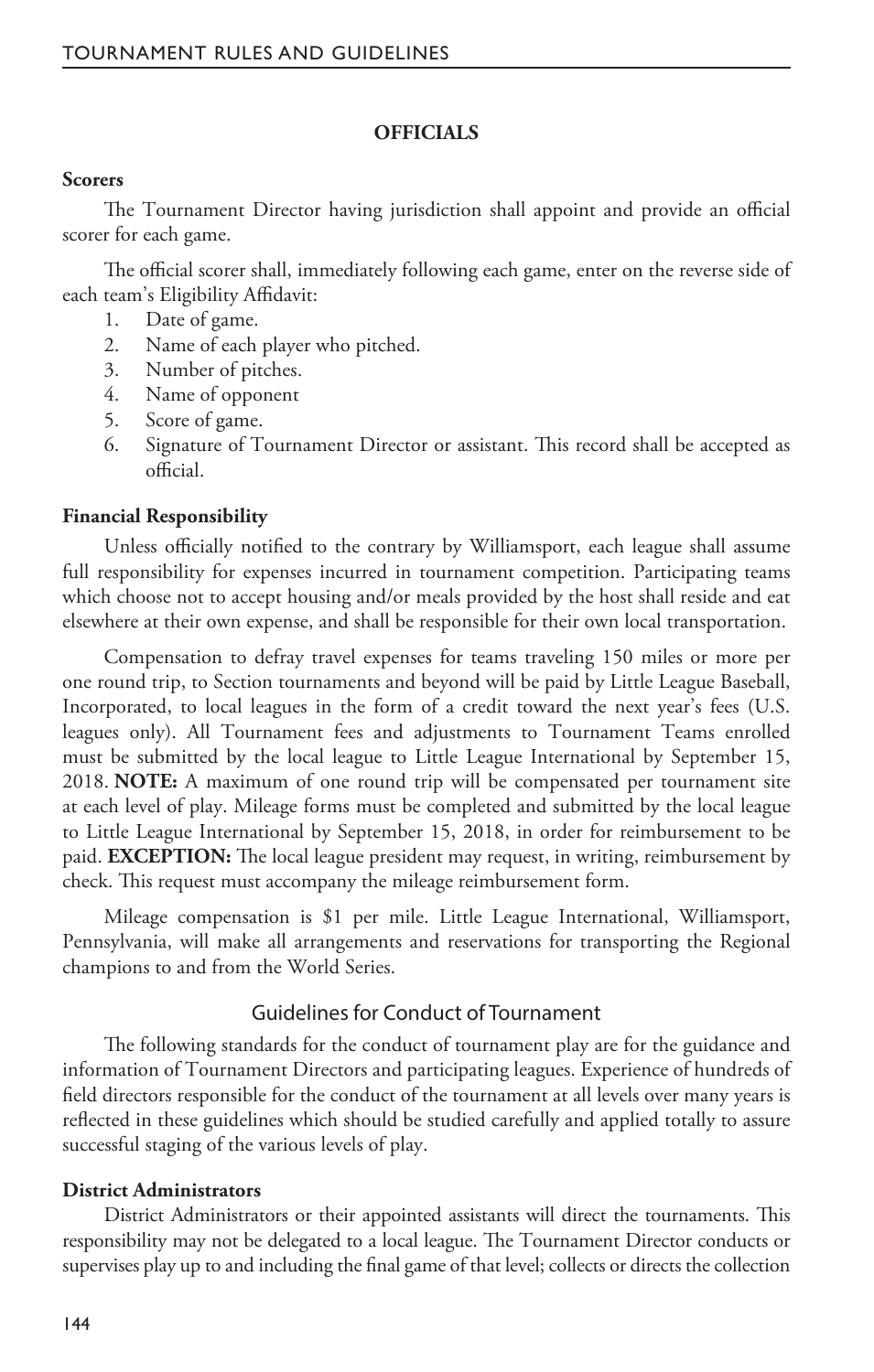of all funds belonging to the tournament; pays or directs payments from moneys so collected or received; and makes required reports to leagues involved and to the Regional Office.

The league or leagues hosting tournaments may not assume responsibility for, nor physically operate, the tournament. The league or leagues may not retain tournament income, may not make payments from nor obligate tournament funds for any purpose.

At the district tournament meeting the Tournament Rules should be reviewed in briefing league representatives, umpires, and others involved in the tournament. Before assigning tournament games, the District Administrators should inspect all prospective sites. It cannot be emphasized too strongly that providing the best possible playing conditions on regular fields is the obligation of the District Administrator.

## **Tournament Director**

- 1. District, Sectional, Divisional, State, or Regional Tournament Director may provide appropriate awards to participating teams and players.
- 2. Each Tournament Director shall report as follows:
	- a. Advise each participating league of schedule, time, and site of games.
	- b. Forward completed schedule to the Regional Director showing winners at each level of play.
	- c. Pay allowable expenses and distribute balance of tournament income to the District Fund and/or leagues on a per-game basis. Where one or more teams travel greater distances than others, a mileage allowance may be paid before distributing the per-game shares.
	- d. Forward completed financial report to the Regional Director within ten (10) days following final game of each level of tournament.

**NOTE:** 8- to 10-Year-Old Division and 9- to 11-Year-Old Division advances to State level only.

# **Physical Conditions**

It is essential that the best possible playing conditions be provided at every level of the tournament. The following conditions are recommended for tournament games:

- 1. Facilities:
	- a. Grass outfield (Regional, Divisional, State, and Sectional Tournaments). Grass infield (Regional, Divisional, and State Tournaments).
	- b. Outfield fences must be a maximum of 225 feet from home plate and a minimum of 195 feet (**Little League**); For **8- to 10- and 9- to 11-Year Old,** a maximum of 225 feet and a minimum of 180 feet; For **Intermediate (50-70) Division,** a maximum of 300 feet and a minimum of 225 feet; For **Junior League**, a maximum of 350 feet and a minimum of 250 feet; For **Senior League**, a maximum of 420 feet and a minimum of 280 feet.
	- c. Outfield fences of safe-type construction, a minimum of 4 feet in height, maximum of 6 feet.
	- d. Batter's eye 24 feet wide minimum at center field.
	- e. Backstop not less than 20 feet from home plate. **Intermediate (50-70) Division/ Junior/Senior League** backstop should not be less than 35 feet from home plate.
	- f. Back drop of 6 to 8 feet of canvas in back of home plate if no press box is in that position.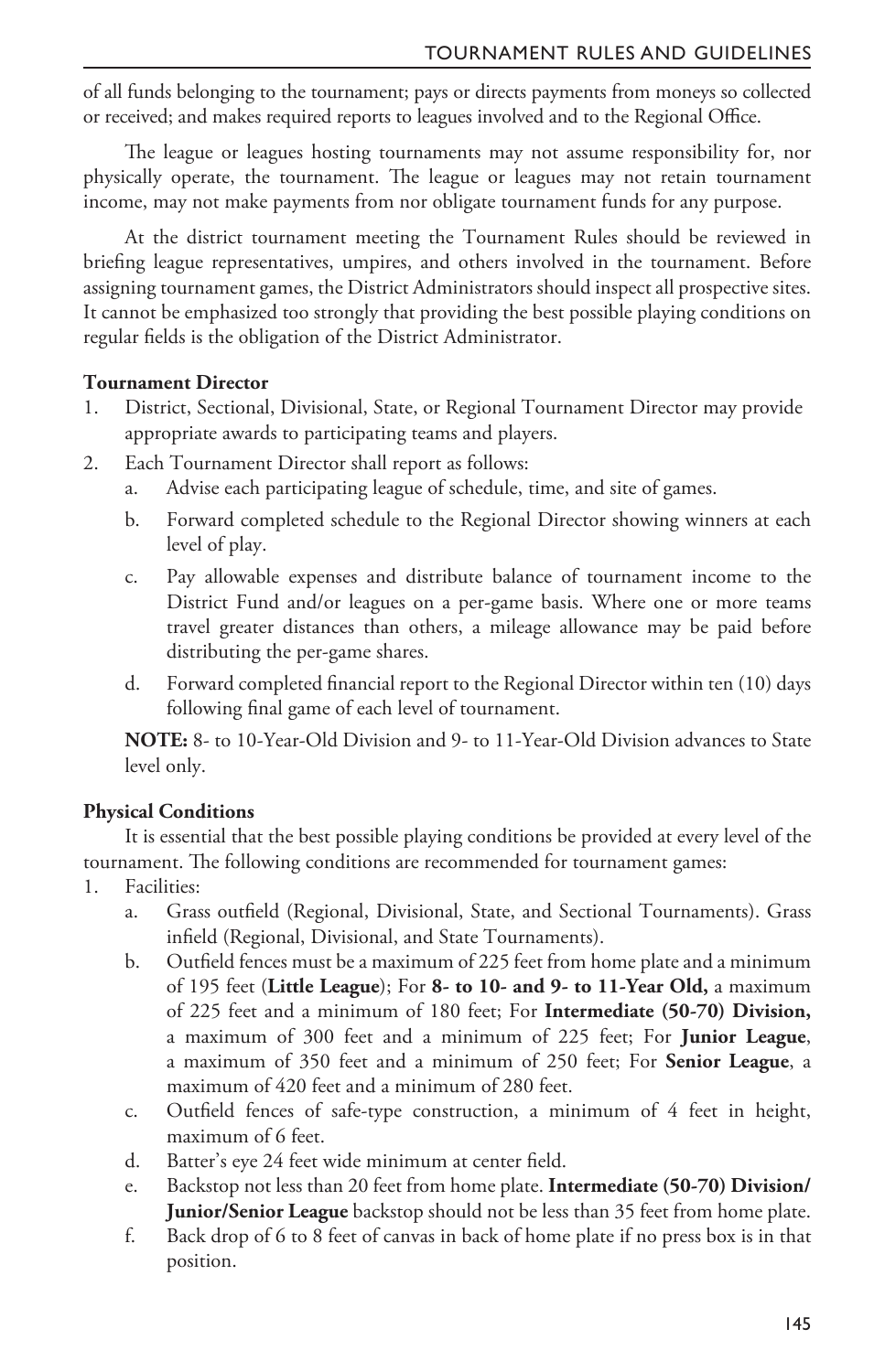- g. Two foul poles at least 6 feet above the top of the fence.
- h. A protective screen in front of dugouts.
- i. Lights, if used, must meet minimum Little League standards.
- j. Only conventional dirt pitching mounds are approved for tournament play. **Exception**: A Little League approved artificial mound is permitted at the District level. A list of licensed and approved artificial mounds can be found at LittleLeague.org/FieldSupplies.
- 2. Groundskeeper's services:
	- a. Grass cut to proper height. No holes or other unsafe conditions.
	- b. Infield dragged and in playable condition.
	- c. Markings according to regulations. Bases must be regulation size and properly secured.
- 3. Additional Facilities:
	- a. Public address system and announcer.
	- b. Scoreboard and operator(s).
	- c. Adequate seating (Sectional 500; Divisional/State 1,000; Regional 1,500 minimum).
	- d. Adequate parking.
	- e. Policing. Local police departments should be advised of the event and requested to cooperate with league personnel.
	- f. First aid, medical, and ambulance services available.
	- g. Rest rooms.
	- h. Baseballs (if not otherwise provided by Tournament Director).
	- i. Adult volunteer insurance should be provided by each league involved.

**NOTE 1:** 8- to 10-Year-Old and 9- to 11-Year-Old Divisions advance to State level only. **NOTE 2:** Host leagues may retain concession income.

## **Assistants and Committees**

To assure a successful tournament, it is desirable that the director (particularly at Sectional, Divisional, State, and Regional levels) appoint assistants and committee chairpersons to undertake the various functions which are essential. The following are suggested:

- 1. **Finance:** To solicit donations, supervise collections at games, sale of advertising and programs, etc. Host leagues may not conduct fund raising projects unless approved by the Tournament Director.
- 2. **Housing:** Players, managers, coaches, and umpires may be provided hotel or motel accommodations and food allowance.
- 3. **Publicity:** Obtain and make available to all news media names of teams, players, time of games and sites, results of games, and other information essential to news media in the interest of promoting the tournament. Addresses and/or telephone numbers of players must not be released to anyone for any purpose.
- 4. **Transportation:** Arrangements for meeting teams upon arrival and delivery to points of departure. Arrange for transportation of managers and coaches.
- 5. **Program:** When authorized by the Tournament Director as a fund raising project, the Program Chairperson should work with the Finance Chairperson to assemble material, sell ads, etc. Programs should not be published unless self-supporting.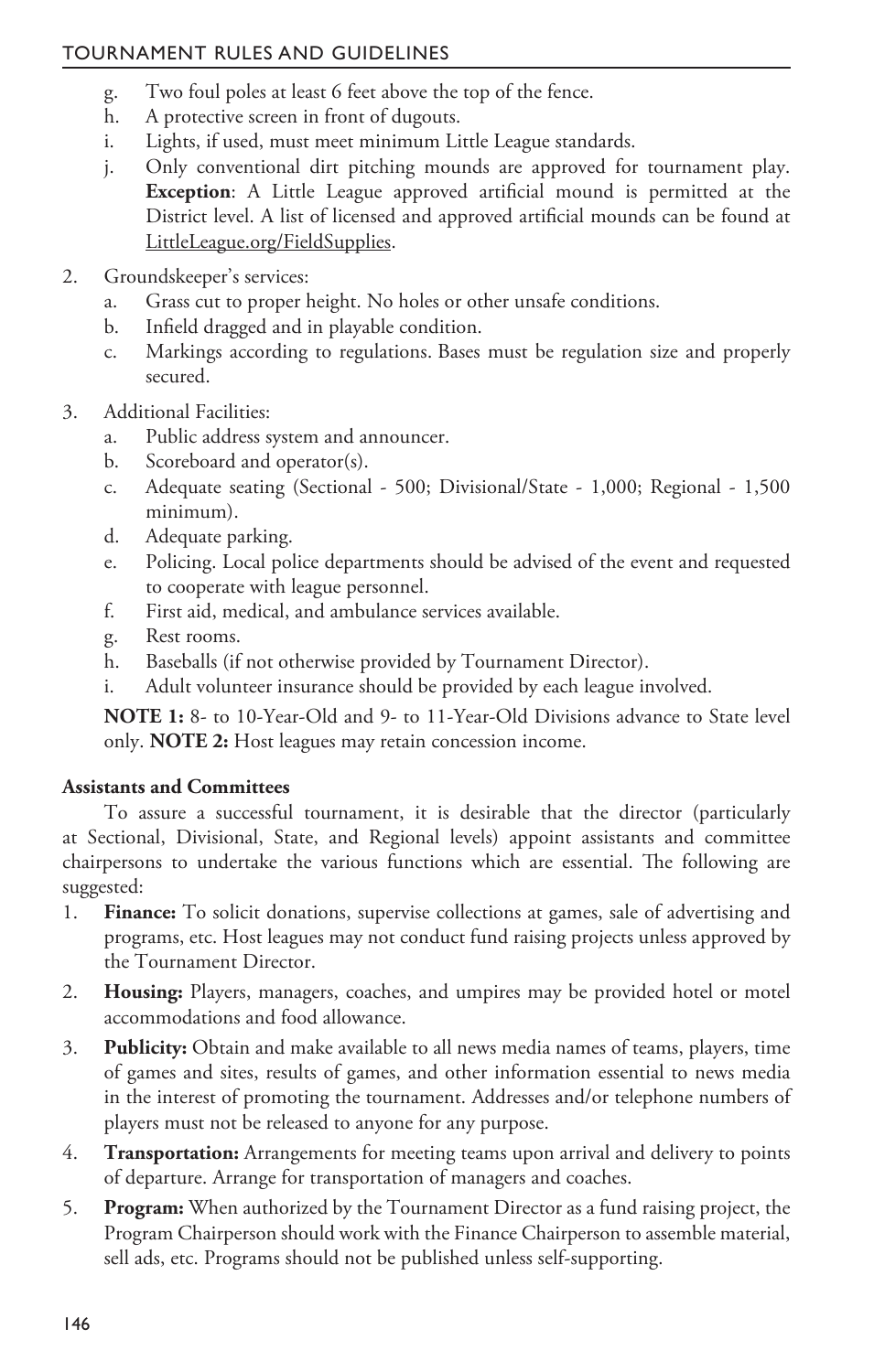- 6. **Parking and Police:** If deemed necessary, arrange for traffic control, parking, and related functions.
- 7. **Medical:** Have names and phone numbers of doctors, nurses, ambulance, and hospital available and arrangements made for their services, if required. If possible, a doctor or nurse should be in attendance.
- 8. **Ceremonies:** Arrange for flag raising, welcome, introductions, etc. These should be brief and meaningful.
- 9. **Umpires:** Recommended minimum of two, a maximum of six. Services on a voluntary basis. Normal expenses may be provided.

### 10. **Official scorekeepers.**

### **Expenses**

Tournament Directors are authorized to pay from tournament income the following costs:

- 1. Championship pennant.
- 2. Approved Little League pins for players, managers, coaches (all teams), and umpires.
- 3. Postage, telephone, and out-of-pocket expenses.
- 4. Housing and food allowance for players, managers, coaches, and umpires.

**NOTE:** Tournament Director should secure, at no cost to the tournament, baseballs (if not provided by host league), umpires, scorekeepers, and housing for players.

### **Radio**

Broadcasting of tournament games is permitted with authorization from the Tournament Director. Commercial sponsorship must be consistent with Little League policy. Fees or donations paid for the broadcasting rights must accrue to the tournament fund at that level.

## **Television**

Only Little League International may authorize the televising (live or taped) of tournament games. The District Administrator or Tournament Director may recommend approval, but may not make commitments or sign any agreement or contracts for the televising of games.

Not later than two weeks prior to the start of the tournament at the level to be televised, the director having jurisdiction shall submit in writing complete details of the proposal to Little League International. Videotaping of games is permissible provided tapes are not sold or used for any commercial purposes.

Brief, televised reports on tournament games and activities on news programs are permitted.

## **Programs**

The District Administrator or Tournament Director may authorize the publication of a program or scorecard as a means of providing additional financing for the tournament at that level. However, they may not execute contracts or other commitments in the name of, or as agents for, Little League International.

All funds (net) realized from advertising and/or sale of programs must be applied to the tournament fund at that level.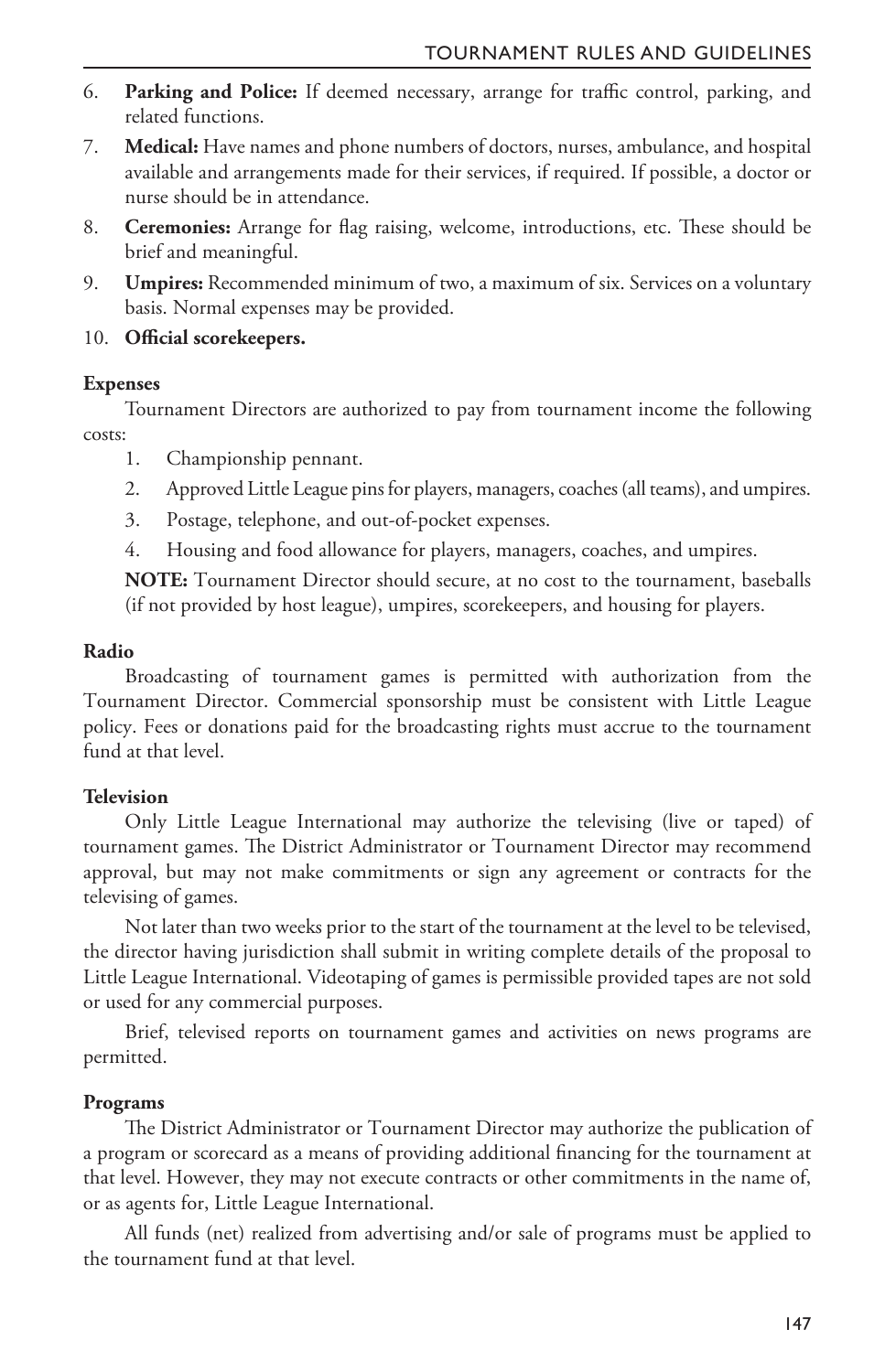# Regional Directors

The following Regional Directors or their appointed agents should be contacted by the Tournament Director when protests cannot be resolved at the tournament level.

## **U.S. OFFICES**

**U.S. CENTRAL** Director - Nina Johnson-Pitt; Assistant Director - Ashlea Nash

**U.S. EAST** Director - Corey Wright; Assistant Director - Amry Shelby; Assistant Director - Ty Knopp

**U.S. SOUTHEAST** Director - Jennifer Colvin; Assistant Director - Matt Weber

**U.S. SOUTHWEST** Director - Angela Garcia; Assistant Director - Kiley Johnson

**U.S. WEST** Director - April Meehleder; Assistant Director - Brian Pickering; Assistant Director - TBD

## **INTERNATIONAL OFFICES**

**ASIA-PACIFIC** Director - B.H. Chow

**CANADA** Director - Joe Shea; Assistant Director - Wendy Thomson

**EUROPE AND AFRICA** Director - Beata Kaszuba-Baker; Assistant Director - Bart Sochacki

**LATIN AMERICA AND CARIBBEAN** Director - Carlos Pagan; Assistant - Jose Berrios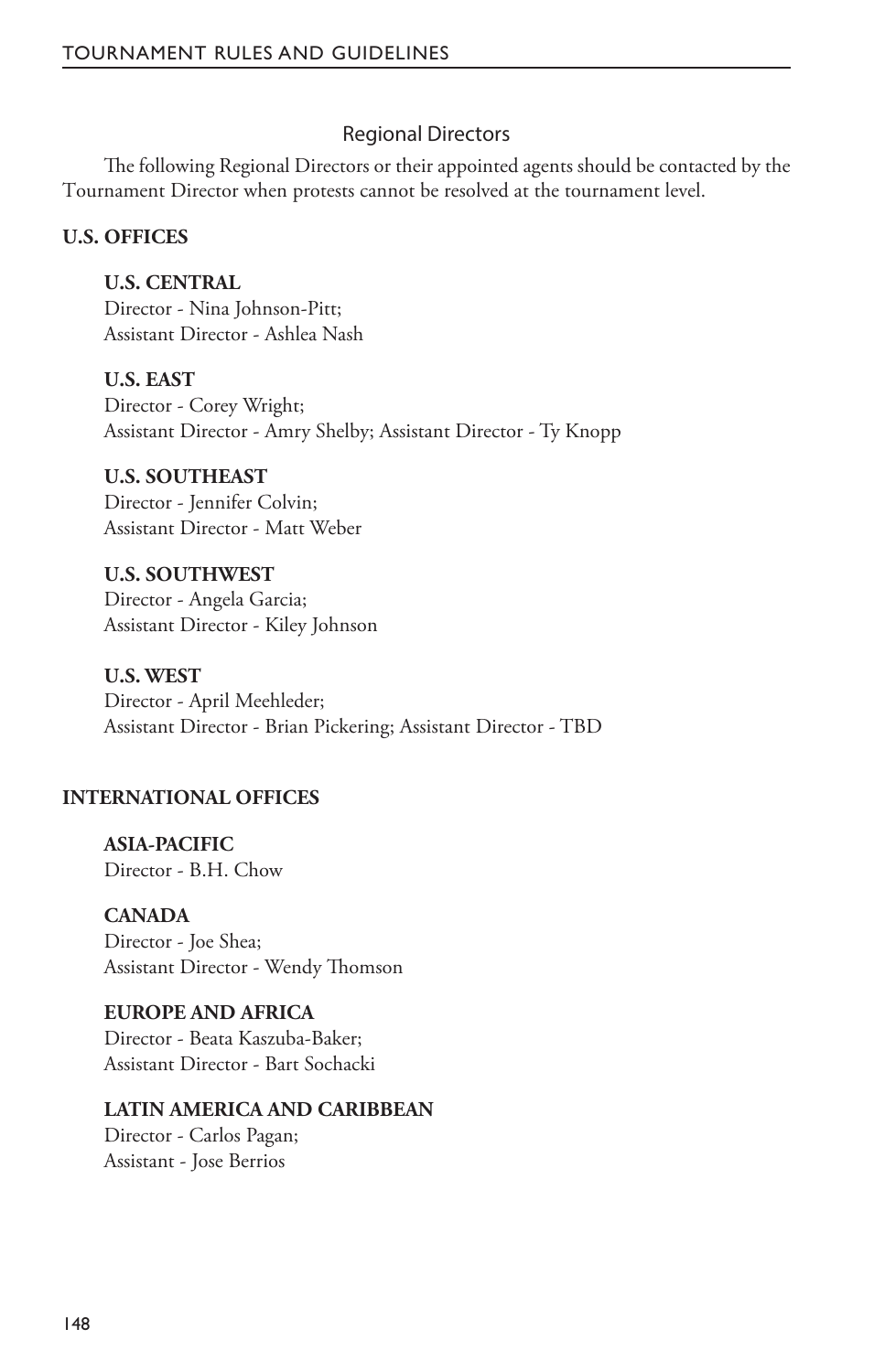# International Tournament Pool Play Format Section I – Guidelines

The Pool Play Format should only be used in divisions in which there is a reasonable expectation for all teams to play all games for which they are scheduled. In divisions in which teams traditionally drop out at the last moment, or partway through the tournament, the standard double-elimination or single-elimination formats should be used instead.

The following conditions must apply to all Pool Play Format tournaments, unless specified as optional:

- A. In the event a team or teams drop out of a pool play format tournament before the first game of the tournament is played (by any team in the tournament), the pools must be redrawn. If a team or teams drop out or is/are removed by action of the Tournament Committee after the first game is played, the matter must be referred to the Tournament Committee for a decision.
- B. A Pool Play Format tournament may have one or more pools.
- C. The pool assignments (or "draw") must either be a blind draw, or must be based on geographic considerations. Pool assignments must never be "seeded" based on the expected ability of the teams.
- D. In all cases, the results of Pool Play have no bearing on the next segment of play, with the exception of rules and regulations regarding rest periods for pitchers, (i.e., losses do not "carry over").
- E. It is preferable for each team in a given pool to be scheduled to play all other teams in that pool once.
- F. Each team within any one pool must be scheduled to play an equal number of games as the other teams in that pool.
- G. In the case of a one-pool tournament, one team may advance to become the tournament champion, based solely on the results of pool play, at the discretion of the tournament director. More commonly in a one-pool tournament, however, two teams advance to play each other for the tournament championship.
- H. If more than one pool is used, and the total number of teams in the largest and smallest of the pools combined is less than ten (10), the number of teams in the largest pool must be no more than one team greater than the number of teams in the smallest pool. Example:

| Acceptable      | Not Acceptable  |  |
|-----------------|-----------------|--|
| Pool A Pool B   | Pool A Pool B   |  |
| 4 teams 5 teams | 3 teams 6 teams |  |

I. If more than one pool is used, and the total number of teams in the largest and smallest of the pools is ten (10) or more, the number of teams in the largest pool must be no more than two teams greater than the number of teams in smallest pool. Example:

| Acceptable      | Not Acceptable  |
|-----------------|-----------------|
| Pool A Pool B   | Pool A Pool B   |
| 4 teams 6 teams | 3 teams 7 teams |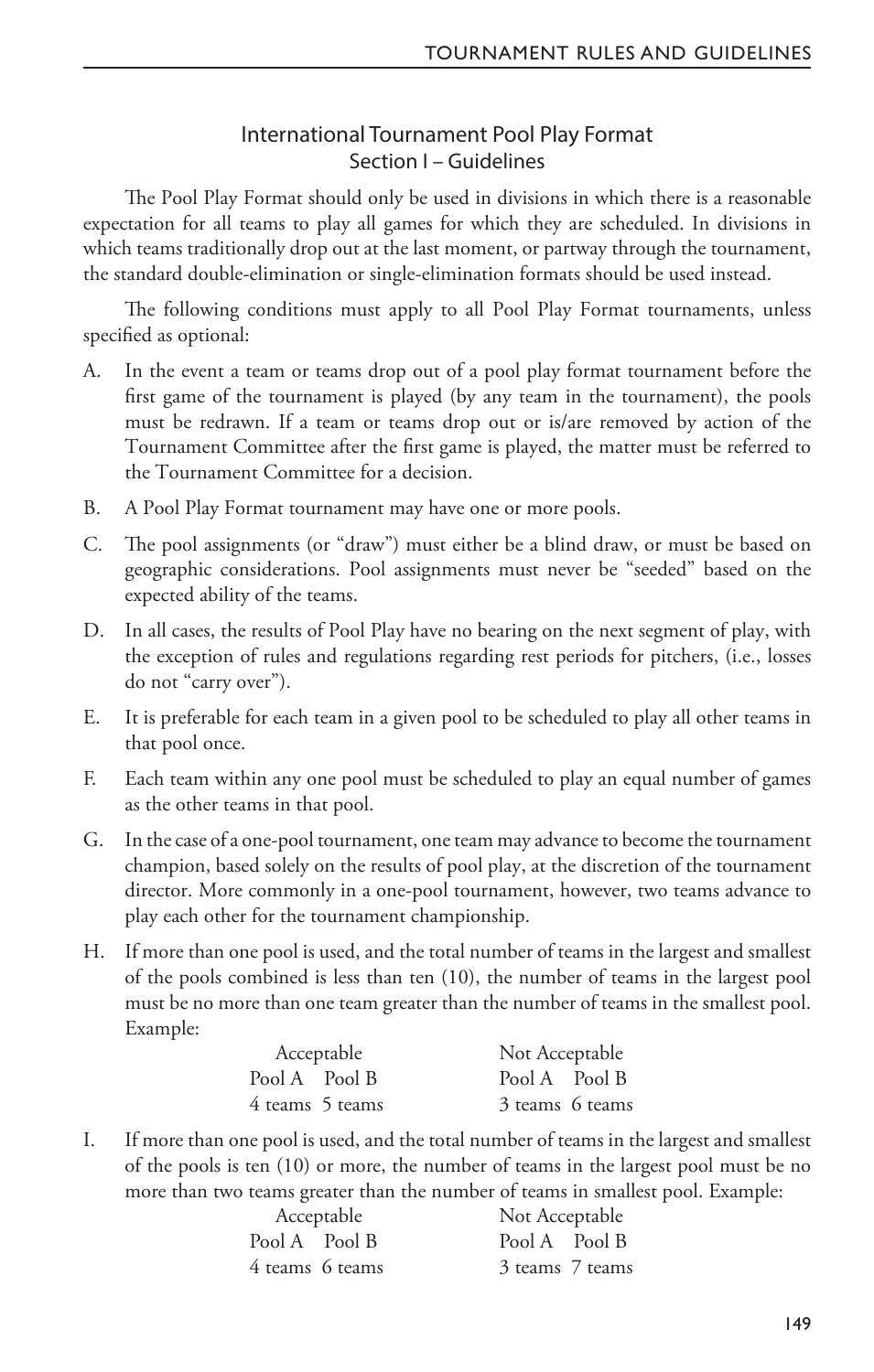- J. In the case of tournaments involving more than one pool, one or more teams may advance out of each pool to the next segment. In most cases, when two teams advance, the schedule may be arranged so that teams will "cross over" for the purpose of seeding in the next round. For example, in a two-pool tournament:
	- 1. The first-place team in Pool A plays the second-place team in Pool B.
	- 2. The first-place team in Pool B plays the second-place team in Pool A.
	- 3. The winners of those two games play each other for the championship.
	- 4. A consolation game may be scheduled between the losing teams. The crossover method, however, is not required. At the discretion of the tournament director, the teams advancing from pool play could be re-drawn for placement in the next round via blind draw.
- K. In the case of tournaments involving more than one team advancing out of pool play into a playoff, the playoff format may be single- or double elimination, at the discretion of the tournament director. However, if the published format calls for double-elimination, and the tournament director subsequently wishes for it to revert to single-elimination because of delays caused by weather, etc., this can only be approved by the Tournament Committee in Williamsport.
- L. The tournament director may, at his/her discretion, use a format in which all teams that finish the pool play round with a specific won-lost record will advance. In the following examples, the format calls for advancing all teams (from a 10-team pool in which each team plays only seven games) that finish pool play with zero or one loss. Example 1: Among the 10 teams in the pool, two finished with 7-0 records, while two others finished with 6-1 records. Result – These four teams advance and the other six teams are eliminated. Example 2: Among the 10 teams in the pool, one finished with a 7-0 record, while two others finished with 6-1 records. Result – These three teams advance and the other seven teams are eliminated.
- M. The tiebreaker methods published herein by Little League International are the only methods that will be used when a tiebreaker is required. If any question or controversy arises, it must be referred to the Regional Headquarters before advancing a team.
- N. A manager is not permitted to purposely forfeit any game for the purpose of engineering the outcome of pool play, and may be removed from the tournament by action of the Tournament Committee in Williamsport. Additionally, the Tournament Committee may remove such a team from further tournament play.
- O. Only the Tournament Committee can forfeit a game in the International Tournament, and reserves the right to disregard the results of a forfeited game in computing a team's won-lost record and Runs-Allowed Ratio. (Section IV)
- P. When a manager or coach instructs his/her players to play poorly for any reason, such as, but not limited to the following, such action may result in the manager's removal by the Umpire-in-Chief, and/or removal of the manager, coach(es) and/or team from further tournament play. **NOTE:** This policy is not intended to prevent a manager from using lesser-skilled players more frequently if he or she wishes, even if such action may result in losing a game:
	- 1. losing a game to effect a particular outcome in a Pool Play Format tournament;
	- 2. so as to lose a game by the 10-run rule;
	- 3. to delay the game until the curfew; to allow an opponent to tie the score so that more innings may be played, etc.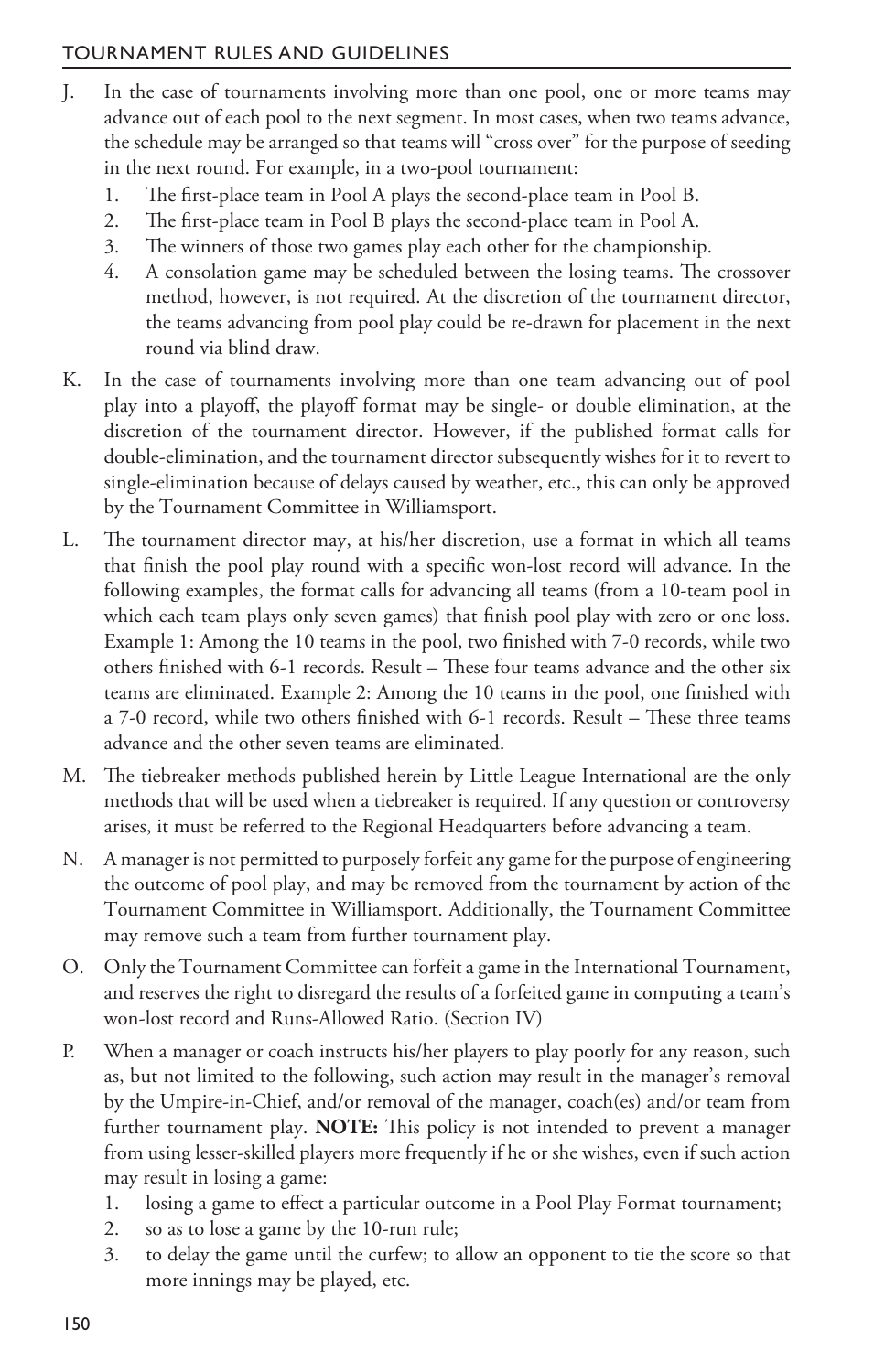# Section II – Segments of a Pool Play Tournament

- A. Under this format, there are two distinct segments to a pool play format tournament.
	- 1. In Segment 1 The Pool Play Round, the teams are divided into a number of pools (usually two to four pools). Each team in each of the pools should play the other teams in that pool once. By decision of the tournament director, one or more teams with the best records(s) in the pool will advance to the next segment. **NOTE**: In a one-pool format, one or more teams may advance to become the tournament champion. If only one team advances, there is no second segment.
	- 2. In Segment 2 The Elimination Round, the teams advancing out of Segment 1 are matched up in either a standard single-elimination format, or a standard double-elimination format.
- B. Once a segment is completed, games played previously have no bearing on the next segment, with the exception of:
	- 1. rules and regulations regarding the required rest periods for pitchers;
	- 2. rules and regulations regarding players, managers and/or coaches that were ejected and the prescribed penalties resulting from the ejection.

## Section III – Tiebreaker Procedures

- A. In all cases, the team(s) advancing past Segment 1 must be the team(s) with the best won-lost record(s) during pool play. The tournament director will decide the number of teams that will advance beyond pool play, and such determination must be made available to the leagues/teams involved before the tournament begins.
- B. When records are tied, however, the following procedures must be applied in order, so that the tie can be broken. These procedures also apply to determining the seeding for Segment 2 (the playoff round), if seeding for Segment 2 is based on results of pool play.
	- 1. The first tiebreaker is the result of the head-to-head match-up(s) during pool play (Segment 1) of the teams that are involved in the tie.
		- a. If one of the teams involved in the tie has accomplished EVERY ONE of the following, then that team will advance:
			- i. Defeated all of the other teams involved in the tie at least once; AND,
			- ii. Defeated all of the other teams involved in the tie in every one of the pool play games it played against those teams; AND,
			- iii. Played each of the teams involved in the tie an equal number of times. **Example**: Three teams are tied with identical records for first place at the end of pool play, and one team is to advance to Segment 2. Teams A, B and C played against each other once in pool play. Team A won all of its games against Team B and Team C during pool play. Result – Team A advances, while Team B and Team C are eliminated.
	- 2. If the results of the head-to-head match-up(s) during pool play of the teams that are involved in the tie cannot break the tie (because no team defeated each of the other teams in the tie each time they played, or because no team has defeated all of the other teams involved in the tie in every one of the pool play games played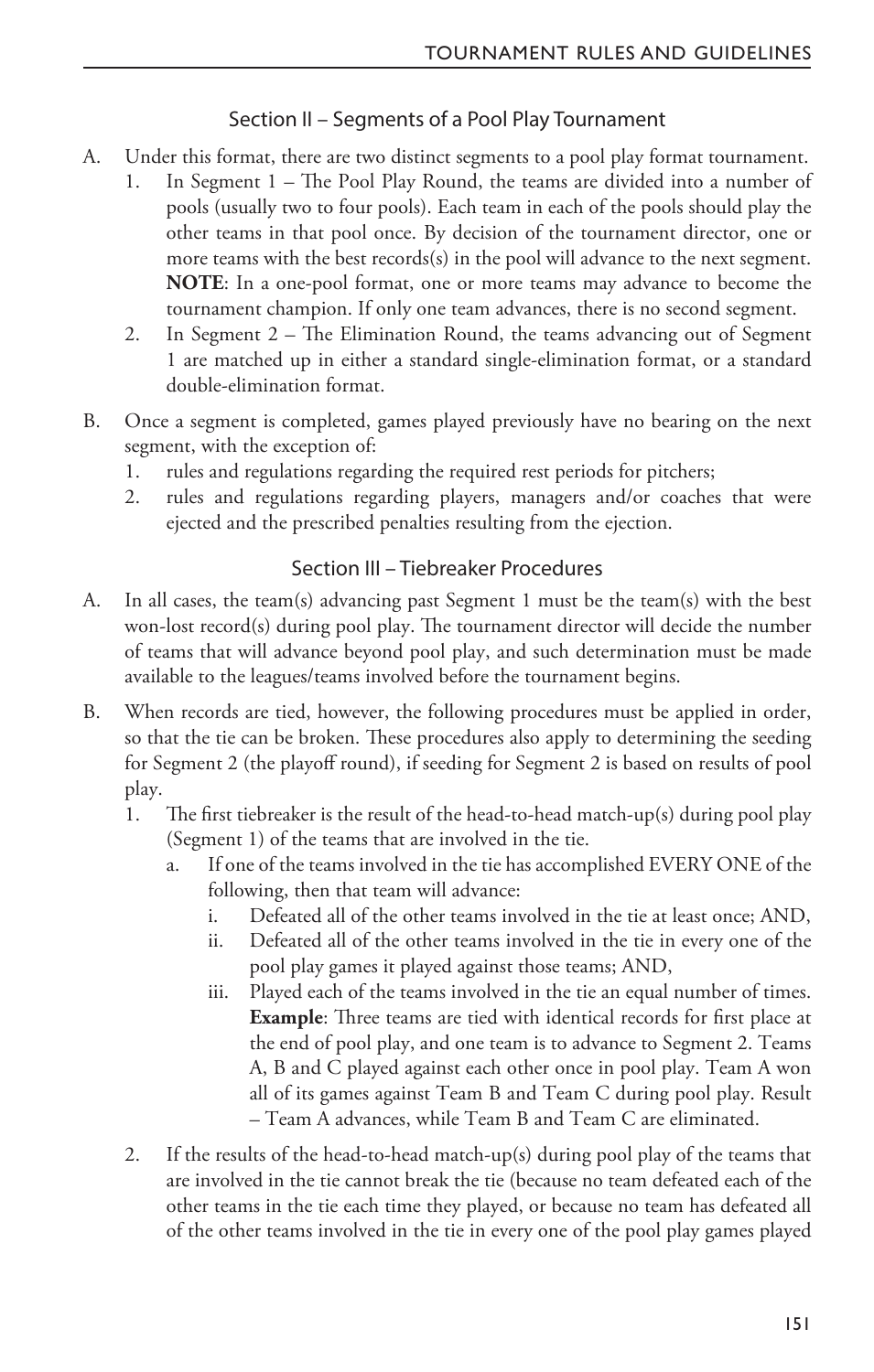between those teams, or because the teams involved in the tie did not play one another an equal number of times during pool play), then the tie is broken using the Runs-Allowed Ratio (see Section IV).

C. In all cases, if the tie-breaking principles herein are correctly applied and fail to break the tie, or if these guidelines are not applied correctly (in the judgment of the Tournament Committee in Williamsport), then the matter will be referred to the Tournament Committee, which will be the final arbiter in deciding the issue. If a tie cannot be broken through the proper application of these guidelines (in the opinion of the Tournament Committee), then a playoff, blind draw or coin flip will determine which team(s) will advance. This is a decision of the Tournament Committee.

# Section IV – Runs-Allowed Ratio

- A. For each team involved in a tie in which head-to-head results cannot be used (because no team defeated each of the other teams in the tie each time they played, or because no team has defeated all of the other teams involved in the tie in every one of the pool play games played between those teams, or because the teams involved in the tie did not play one another an equal number of times during pool play), the tournament director will calculate: The total number of runs given up in all pool play games played by that team, divided by 6 innings for **Little League and below** (7 innings for **Intermediate (50-70) Division/Junior/Senior League**). This provides the Runs-Allowed Ratio.
	- 1. Example: The Hometown Little League (Major) team has given up eight (8) runs in all four (4) of its pool play games. 8 divided by 24 equals .3333.
	- 2. The Runs-Allowed Ratio for Hometown Little League (.3333 in the example above) is compared to the same calculation for each of the teams involved in the tie.
- B. The Runs-Allowed Ratio is used to advance ALL teams after it is determined that headto-head cannot be used.
- C. If, after computing the Runs-Allowed Ratio using results of all pool play games played by the teams involved in the tie:
	- 1. one team has the lowest Runs-Allowed Ratio, that team advances. After one team has advanced using the Runs-Allowed Ratio, each subsequent team needed to advance is determined by the Runs-Allowed Ratio until all teams are determined and seeded.
	- 2. two or more teams remain tied with the same runs-Allowed Ratio, and the methods detailed in Section III – Tiebreaker Procedures cannot be used (because no team defeated each of the other teams in the tie each time they played, or because no team has defeated all of the other teams involved in the tie in everyone of the pool play games played between those teams, or because the teams involved in the tie did not play one another an equal number of times during pool play), then the Runs-Allowed Ratio must be recomputed using statistics only from the pool play games played between the teams involved in the tie. The results are used to advance ONE team, and any other ties must revert to the Runs-Allowed Ratio using all remaining teams.